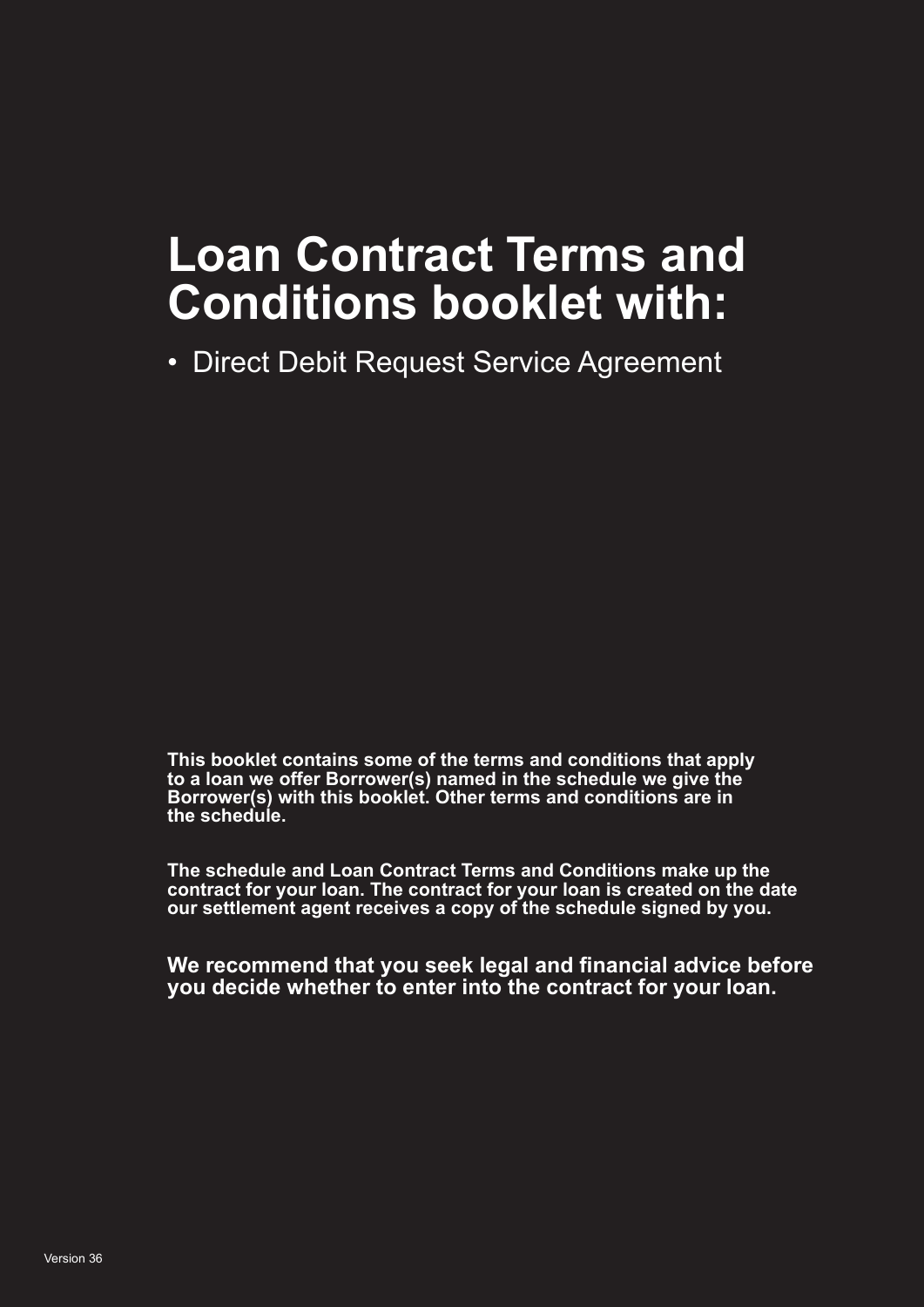# **What's in this booklet?**

|                                                                                                                        | Page |
|------------------------------------------------------------------------------------------------------------------------|------|
| <b>Part 1 - Standard terms</b>                                                                                         | 4    |
| Part 1 sets out general terms like:                                                                                    |      |
| • how we calculate interest;                                                                                           |      |
| • when you must make repayments; and                                                                                   |      |
| • changing the terms.                                                                                                  |      |
| Part 2 – Terms applying to particular facilities                                                                       | 22   |
| Part 2 sets out terms that apply only to the following facilities:                                                     |      |
| • construction facilities; or                                                                                          |      |
| • fixed rate facilities.                                                                                               |      |
| Part 3 – Key words and interpretation                                                                                  | 27   |
| Part 3 contains the meaning of key words in the contract for your loan and<br>the rules for interpreting the contract. |      |
| Part 4 - Information statement                                                                                         | 30   |
| Part 4 is the information statement outlining some of the rights and obligations<br>of you and us.                     |      |
| Part 5 – Direct debit request service agreement                                                                        | 35   |
| Part 5 sets out the terms that apply where you request us to debit your                                                |      |

*nominated account* with payments you must make to us.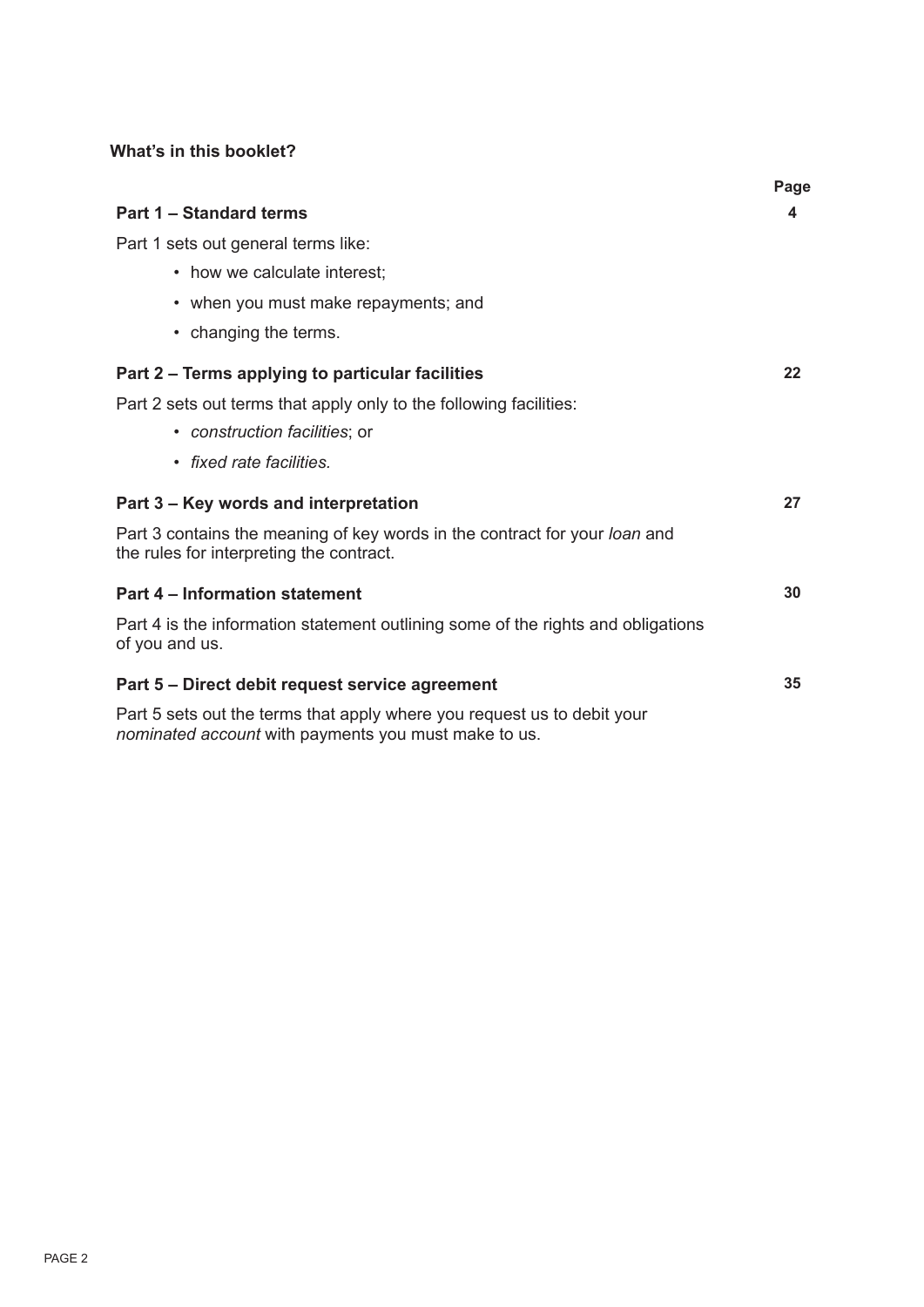#### **How we contact you**

We will send you notices and documents in writing to the address that you have nominated. In some instances (for example, changes to interest rate and fees and charges) we may notify you by publication in a newspaper circulating generally throughout Australia. Please see clauses 8.1 and 8.4 of these terms and conditions.

If you have not nominated an address, we may send you a notice or document to your last known residential address.

You may consent in writing to us giving you notices electronically. If you give us that consent:

- we may no longer give you paper documents;
- you must check electronic communications regularly for documents; and
- you may withdraw your consent at any time by notice to the *loan servicer.*

You must notify us if you change your name, residential or electronic address.

#### **Your mortgage manager**

Your *mortgage manager* can discuss with you any question you have about your *loan*.

We offer competitive and innovative loan products. During the loan term, you may decide that another product is better for you or that you wish to seek changes to your *loan,* like fixing the interest rate on a *facility account.* You can talk to your *mortgage manager* about this. Please note you cannot apply to fix the rate on a *facility account* that is a *construction facility* before the *date of final advance* on the account.

Also, you can talk to your *mortgage manager* if you wish to sell a *security property*, but wish to retain your *loan* to assist you to purchase a new property.

The particulars of your *mortgage manager* are in the *schedule*.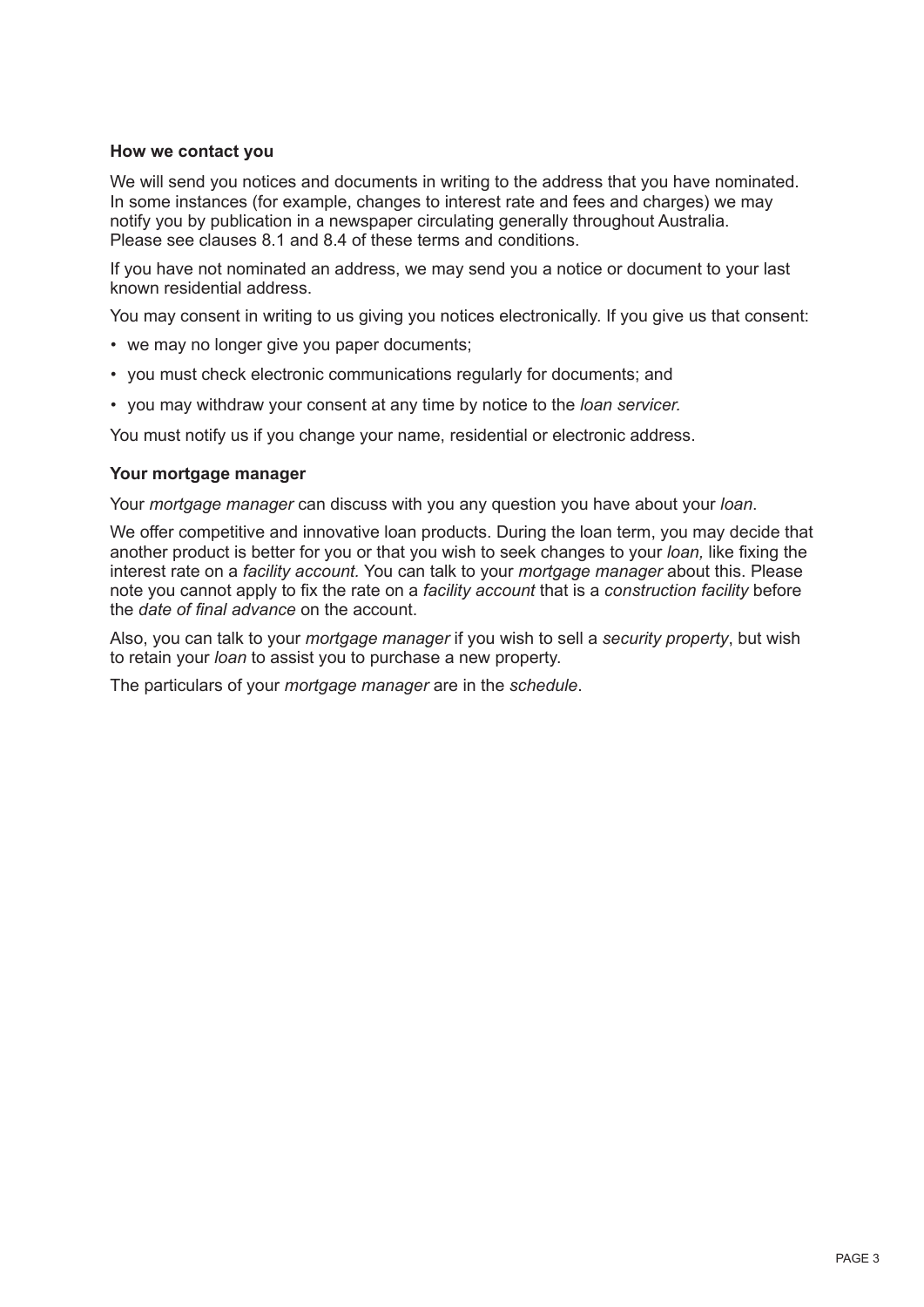# **PART 1: STANDARD TERMS**

Generally, the terms in this Part 1 apply to your *loan*. Please read the terms carefully. You will note that some terms do not apply to:

- *• construction facilities*; or
- *• fixed rate facilities*.

Please see Part 2 for terms that apply only to those facilities.

#### **1. YOUR LOAN**

#### **1.1 The contract for your** *loan*

The *schedule* and these terms and conditions make up the contract for your *loan*. The contract for your *loan* takes effect on the date our settlement agent receives a copy of the *schedule* signed by you.

#### **1.2 Facility accounts**

If we make your *loan* available on one account only, that account is a *facility account.*

We may have agreed to your request to divide the total amount of your *loan* into separate accounts. If so, the *schedule* sets out the particulars for each account. Each account is a *facility account.*

We will assign an account number to each *facility account*. We will notify you in writing of each *facility account* number for a *facility account* after the *settlement date* for the account.

# **1.3 What you must do before we give you your** *loan*

Before we make your *loan* available, you must:

- give us all the *security* set out in the *schedule*;
- give us evidence (like the policy document) of current insurance over the *security property* as required by the terms of the *security* over the *security property*; and
- comply with any other requirements notified to you by us, our solicitors or our settlement agent.

We will not make your *loan* available if:

- we require lender's mortgage insurance or title insurance for your *loan* and the insurer will not accept the insurance risk. Please see clause 13.7 for more details of lender's mortgage insurance and title insurance;
- information has come to our attention that leads us to believe, acting reasonably, that:
	- the granting of the *loan* may be prejudicial to our interests;
	- you may not be able to meet your obligations under the contract for your *loan*  or the *security;*
	- any *guarantor* may not be able to meet his or her obligations under a guarantee of your obligations under the contract for your *loan* or the *security*;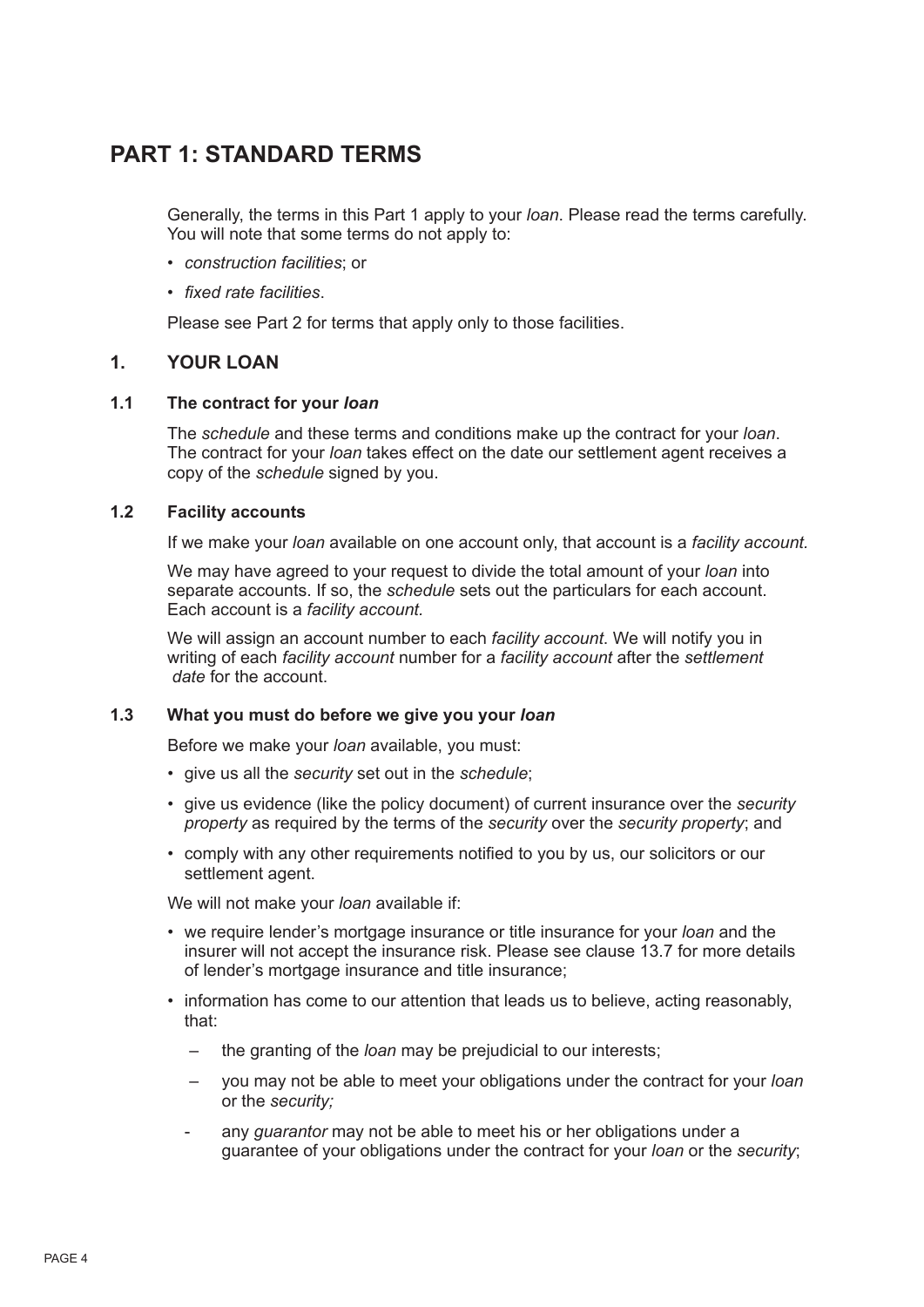- the information we received about you or any *guarantor* is incomplete or inaccurate;
- the value of the *security property* has reduced since we valued it and that reduction may affect our ability to recover the *loan;* or
- you are in *default*. Please see clause 10.1 for when you may be in *default.*

#### **1.4 Security for the loan**

Your obligations under the contract for your *loan* are secured by the *security*.

#### **1.5 When your** *loan* **is not regulated by** *credit law*

If you are a company, or if your *loan* is predominantly for business purposes or investment purposes (except for investment in residential property), your *loan* will not be regulated by the National Credit Code*,* despite any statement in the contract for your *loan* that the National Credit Code may apply.

#### **2. DRAWDOWN**

This clause 2 does not apply to a *facility account* that is:

- a *construction facility*, until the *date of final advance.* We make progressive advances on a *construction facility*. Please see clause 14 for details relating to progressive advances; or
- a *fixed rate facility.* Please see clause 15 for more details on drawing down a *fixed rate facility account*.

We will make the *facility amount* available to you by one or more drawdowns. The sum of drawdowns on a *facility account* must not exceed the *facility amount.*  We will make the first drawdown on a *facility account* on your written instructions or those of your conveyancer or solicitor. You can make other drawdowns by using *StarNet* or *StarCall* or by making a written request to us or through your *mortgage manager*.

You must make a drawdown on your *loan* within 90 days of the disclosure date set out in the *schedule* or we may cancel your *loan*. You can make drawdowns on your *loan* by making a written request to us or through your *mortgage manager*. We may make other drawing methods available to you like direct debits, debit cards and cheques. Please ask your *mortgage manager* for details of drawing methods that may be available on your *loan.*

If you wish to make a drawdown on a *facility account* after the *settlement date* for the account by making a written request to us, we must receive your request at least two *business days* before the date you want the funds. We may charge you a fee for a drawdown that you make by a written request to us*.* 

You can ask your *mortgage manager* for the details of the most current fees on your *loan*.

#### **3. WHEN YOUR LOAN TERM ENDS**

Your *loan* term ends on the *final repayment date*. You must pay us the *total owing* by no later than the *final repayment date*. That means you must repay each *facility account* in full by no later than the *final repayment date.*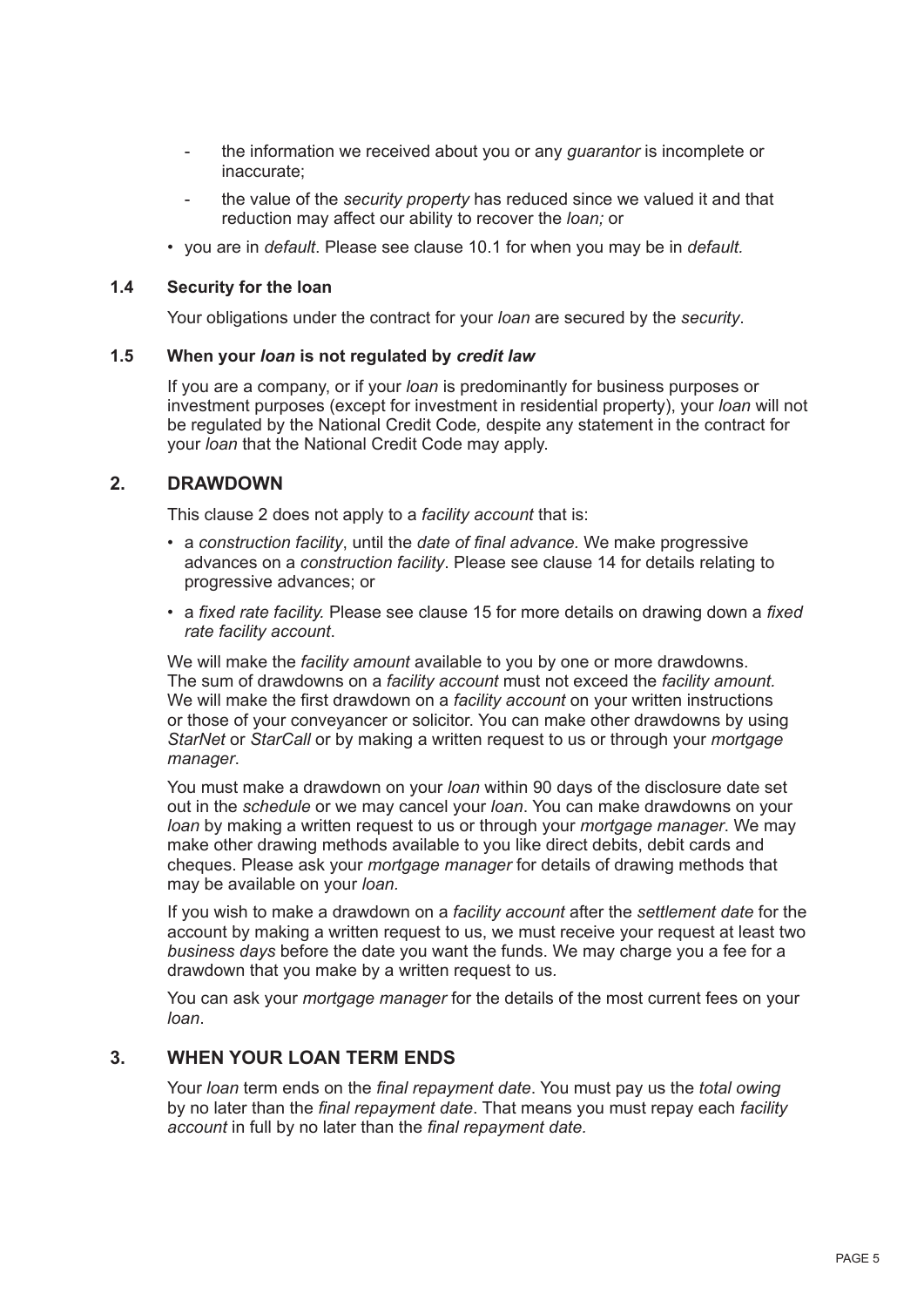# **4. INTEREST**

#### **4.1 When you pay interest**

You must pay interest on the *balance owing* on each *facility account*. We do not pay interest on credit balances in any *facility account*.

#### **4.2 How interest is calculated**

We calculate interest on a *facility account* daily by applying the *daily percentage rate* for the account on that day to the *balance owing* on the *facility account* on that day. On the date we debit accrued interest to a *facility account* (see clause 4.4), we calculate interest on the *balance owing* on the account prior to debiting the accrued interest to the account.

#### **4.3 Default interest on unpaid amounts**

If you fail to make a payment on a *facility account*, you must pay interest at the *default rate* on the unpaid amount.

We calculate that interest daily by applying the *daily default rate* for a *facility account* on that day to any unpaid amount on the *facility account* on that day.

#### **4.4 Debiting interest**

We accrue interest on a *facility account* daily and debit the accrued amounts to the *facility account*:

- on the last day of the month following the date you first make a drawdown on the *facility account;*
- from then on, on the last day of each month; and
- on the date you repay the *facility account* in full.

In some cases, you may pay interest on interest because we debit interest on the last day of each month.

# **5. PAYMENTS**

#### **5.1 Paying your** *loan*

You must pay all amounts we lend you and all interest, fees and charges we can charge under the contract for your *loan* when they are due until you repay your *loan*  in full.

You will repay your *loan* in full when you pay us the *total owing.* You must pay us the *total owing* by no later than the *final repayment date*.

#### **5.2 Minimum monthly payments**

The *schedule* sets out the *minimum monthly payments* you must make on each *facility account*.

Please see clause 5.5 about changing the frequency of your *minimum monthly payments*.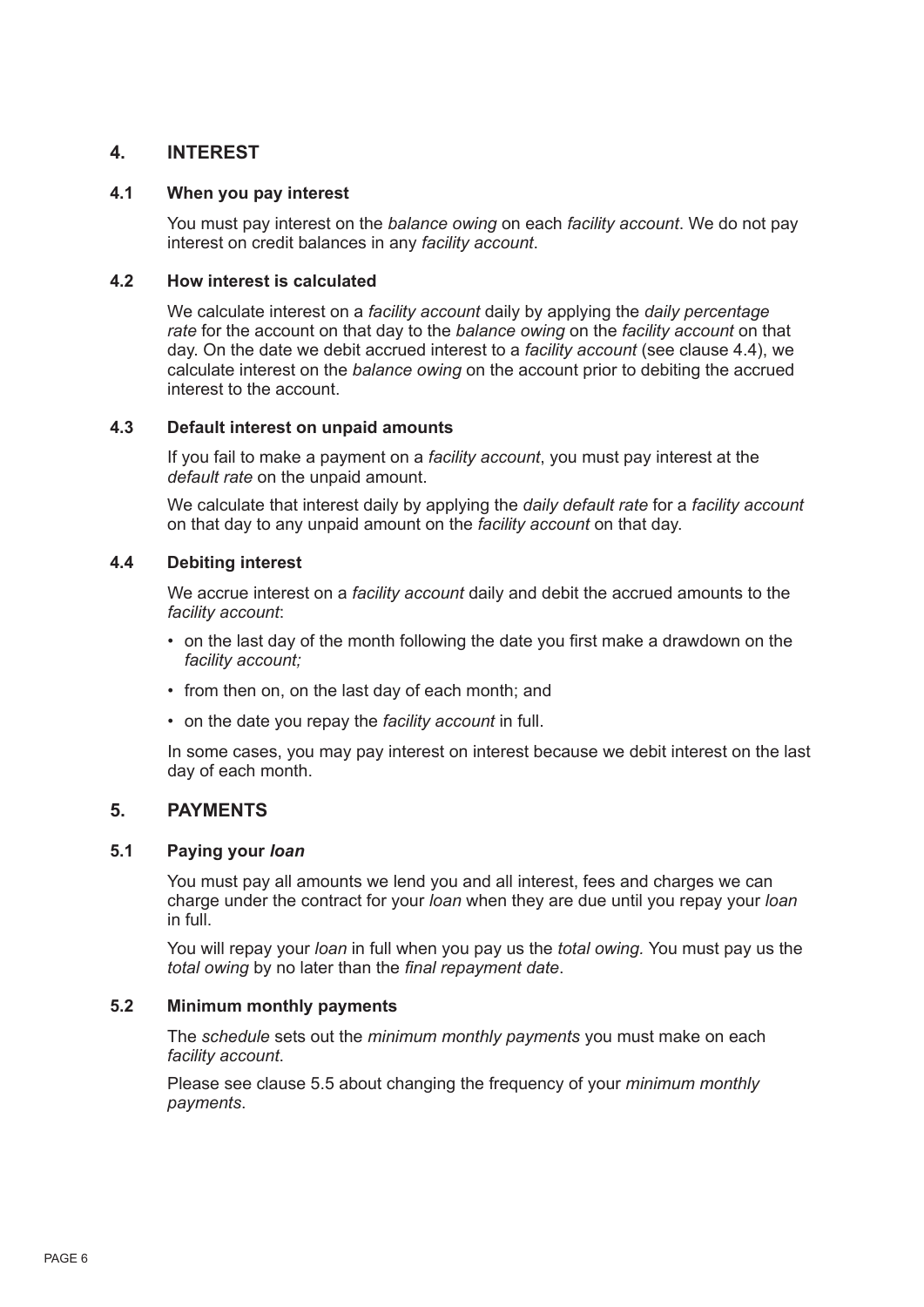## **5.3 Interest only facilities**

We may agree to open a *facility account* on which the *facility* amount does not reduce for a period (*the interest only period*).

The *schedule* sets out whether an *interest only period* applies to a facility account.

The *schedule* sets out the payments you must make on the *facility account* during the *interest only period*. At the end of the interest only period we will give you at least 20 days prior notice of the payments you must make on the *facility account*.

If you are considering opening a *facility account* with an *interest only period*, we recommend that you seek financial advice to ensure that the *facility account*  would be suitable for your requirements and objectives.

#### **5.4 Payment due dates**

The first *minimum monthly payment* on a *facility account* is due one month after the *settlement date* on the account.

For example, if the *settlement date* on a *facility account* is 21 August, you must make your first payment on the account on 21 September.

Then, each payment on a *facility account* is due on the same day of each month until the *facility account* is repaid in full.

If a payment is due on a day that is not a *business day* or there is no corresponding day in a month (for example if the settlement date was the 31st of a month), you must make the payment on the following *business day*. For example, if a payment is due on Sunday 21 August, you must make the payment on Monday 22 August.

If a payment is due on the 1st day of a month and that date falls on a day that is a *business day*, you must make the payment on the following *business day*. For example, if a payment is due on Friday 1 September, you must make the payment on Monday 4 September.

If a payment is due on the 1st day of the month and that date falls on a day that is not a *business day* and the following consecutive days are also not a *business day*, you must make the payment on the following second *business day*. For example, if a payment is due on Friday 2 October and it is not a *business day*, and Thursday 1 October was also not a *business day*, you must make the payment on Tuesday 6 October.

#### **5.5 Changing the payment frequency**

After you make the first *minimum monthly payment* on a *facility account*, you may request us to change the payments on the account to:

- weekly payments (each weekly payment being the *minimum monthly payment* multiplied by 12 and divided by 52); or
- fortnightly payments (each fortnightly payment being the *minimum monthly payment* multiplied by 12 and divided by 26),

provided that the sum of the payments in any month on the *facility account* are at least equal to the *minimum monthly payment* on the account.

We do not have to agree to your request. Also, we may set conditions if we agree to your request.

#### **5.6 Making payments**

You must give us an authority, in the form we require, and maintain that authority to debit payments you must make from an account you nominate. Please refer to Part 5 for the conditions relating to the authority you give us.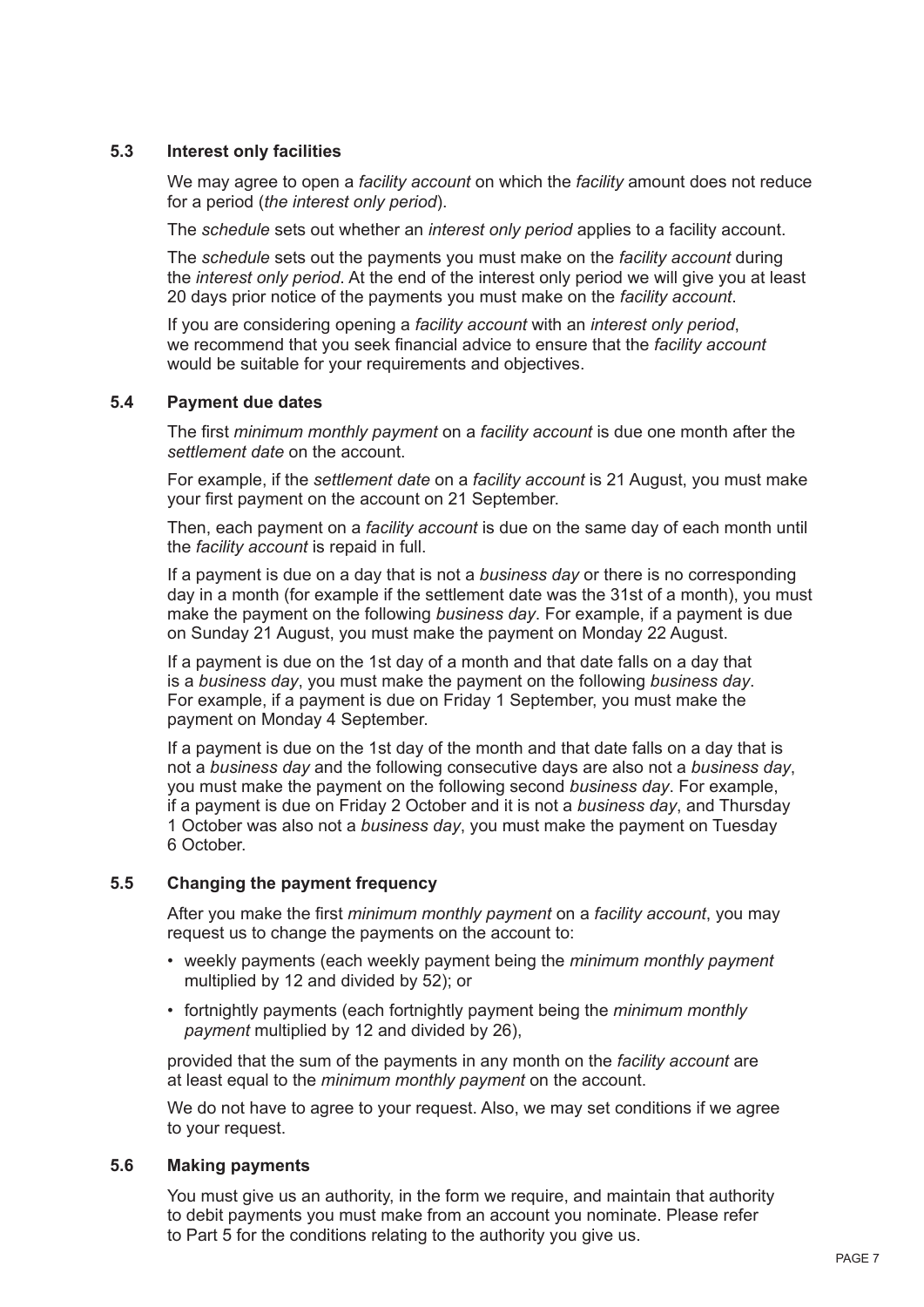We may debit a *facility account* instead of the *nominated account* with fees and charges you must pay under the contract for your *loan.* Please see clause 7.1 for more details.

You may change the *nominated account* by completing another authority in the form we require.

You must ensure that the *nominated account* has sufficient cleared funds to meet payments you must make under the contract for your *loan*. If you have insufficient cleared funds available in the *nominated account* to make a payment, you may be in *default* of the contract for your *loan*. Please see clause 10 for when you may be in *default* and the consequences of being in *default*.

You can make *additional payments* by any other payment method we may make available like, BPAY® and salary crediting. Please ask your *mortgage manager* for details of payment methods that may be available on your *loan.*

#### **5.7 Crediting of payments**

We will seek to debit each payment you must make under the contract for your *loan* from the *nominated account* before 4:00pm Melbourne time on the day that the payment is due.

If we receive a payment after 4:00pm Melbourne time, we will credit that payment to the *facility account* on the next *business day*.

We apply each payment on a *facility account* to amounts comprising the *balance owing* on the account in any order we consider appropriate. We may apply payments you wish to make on a particular *facility account* to another *facility account* or other *facility accounts.*

#### **5.8 If a payment is dishonoured**

If any payment we seek to debit from the *nominated account* is dishonoured, we will treat the payment as not having been made and we may charge you a fee.

You can ask your *mortgage manager* for the details of the most current fees on your *loan*.

#### **5.9 Additional payments**

Subject to this clause, you may make *additional payments* to a *facility account*, or repay your *facility account* in full, at any time.

If the *facility account* is a *fixed rate facility*, you may make *additional payments* up to a total of \$20,000 during the *fixed rate term* without incurring break costs. We may, at our discretion, return any *additional payments* over the total of \$20,000 to your *nominated account*, or to your *facility account*. We may charge you break costs on the *additional payments* credited to the *facility account*.

Please refer to clause 15.6 for more details on *additional payments* to *facility accounts* that are *fixed rate facilities*.

*Additional payments* may not reduce the term of a *facility account*. You can ask us to reduce the term of a *facility account*. Please see clause 5.11. for details

## **5.10 How we apply additional payments**

When a variable rate applies to a *facility account*, we apply each *additional payment*  you make on a *facility account* to the *minimum monthly payment* due on the account in the next month. For example, if you make an *additional payment* in September, that payment is applied towards the payment due in October, but not payments due in any later month.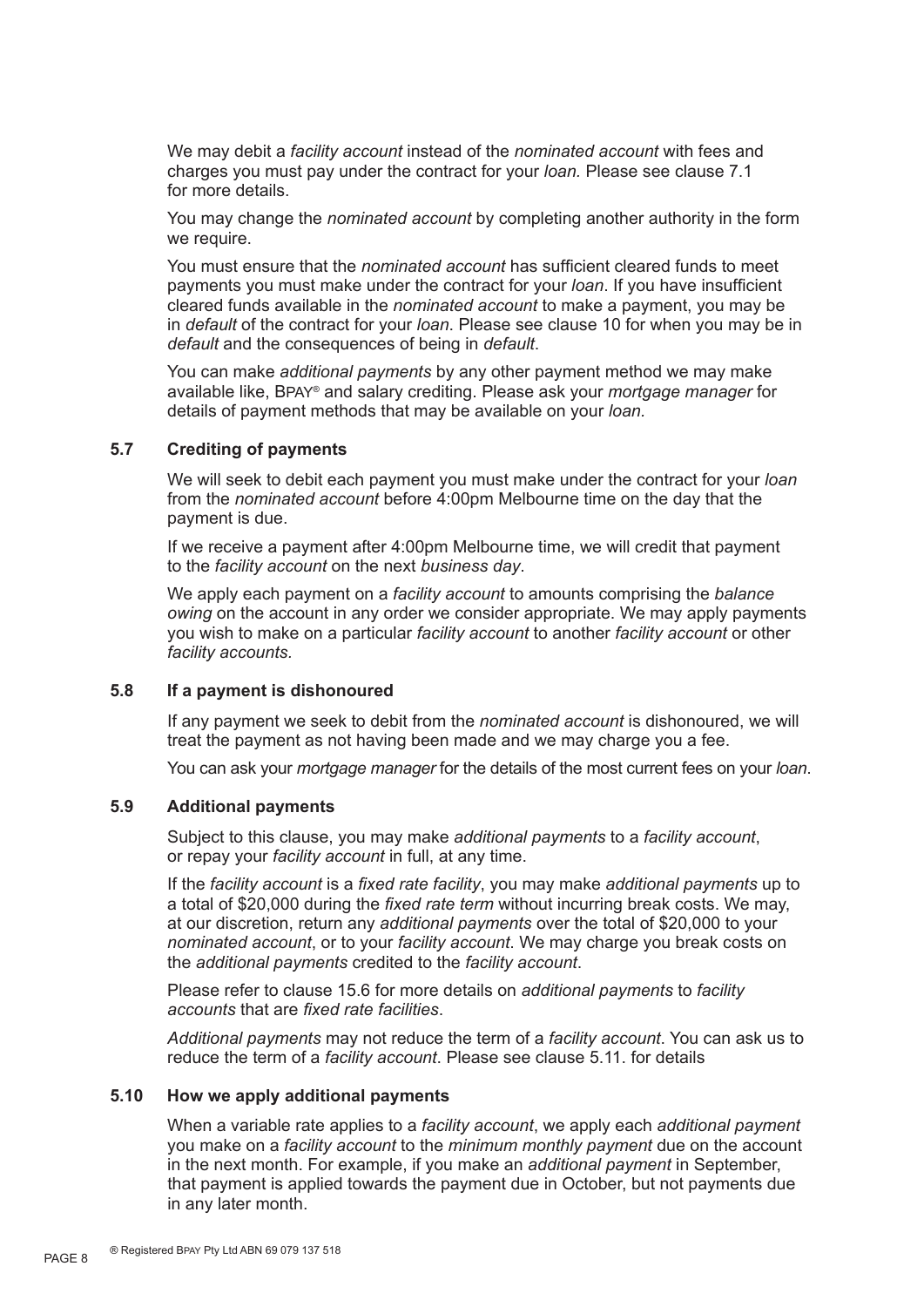If you ask us to draw an *additional payment* from your *nominated account,* you can arrange with us or your *mortgage manager* for us not to apply the *additional payment*  to the *minimum monthly payment* due in the next month.

Unless we return an *additional payment* under clause 5.9, we credit *additional payments* immediately to the *facility account* and the *balance owing* on the account is reduced accordingly.

We do not apply each *additional payment* you make on a *fixed rate facility* to the *minimum monthly payment* due on the account in the next month. For example, if you make an *additional payment* in September, you must also make the *minimum monthly payment* for September.

#### **5.11 Reducing the term of a** *facility account*

When a variable rate applies to a *facility account*, you may ask us to:

- (a) increase the minimum monthly payment on that *facility account* at all times during the term of that *facility account* by a particular amount to assist in ensuring that *facility account* is paid in full prior to the *final repayment date*; or
- (b) reduce the term of that *facility account* by bringing forward the *final repayment date*. After we act on your request, we will set minimum monthly payments on that *facility account* under clause 8.2 to ensure you pay the total owing on that *facility account* by its new *final repayment date*. If you reduce the term of a *facility account*, you may need to make higher repayments to ensure you repay the *facility account* by its new *final repayment date*.

Otherwise, in accordance with clause 8.2, we will set *minimum monthly payments* on a facility account to ensure you pay the *total owing* on any *facility account* by the *final repayment date* set out in the *schedule* whether

or not you have made *additional payments* on that *facility account*.

#### **6. REDRAW**

Clause 6 does not apply to a *facility account* that is a:

- *• construction facility,* prior to the *date of the final advance* on the account; or
- *• fixed rate facility*.

#### **6.1 Requesting redraw**

If you make *additional payments* on a *facility account* and the *annual percentage rate* on the account is a variable rate of interest, you may request to redraw from the account. We will agree to your request unless:

- the amount you request is more than the *available credit* on the *facility account*;
- we reasonably believe that you are unable to repay your *loan* in accordance with the contract for your *loan* or may be unable to do so if we make the redraw available to you;
- we reasonably believe that the information given to us about you or any *guarantor* is misleading or false;
- we reasonably believe that we are unable to enforce a *security;*
- you are in *default.* Please see clause 10.1 for when you may be in *default;* or
- the *loan servicer* does not consent to the redraw request.

**Redraws on a** *facility account* **will increase the amount you owe on the account. Please consider carefully the financial consequences of a redraw before you request a redraw.**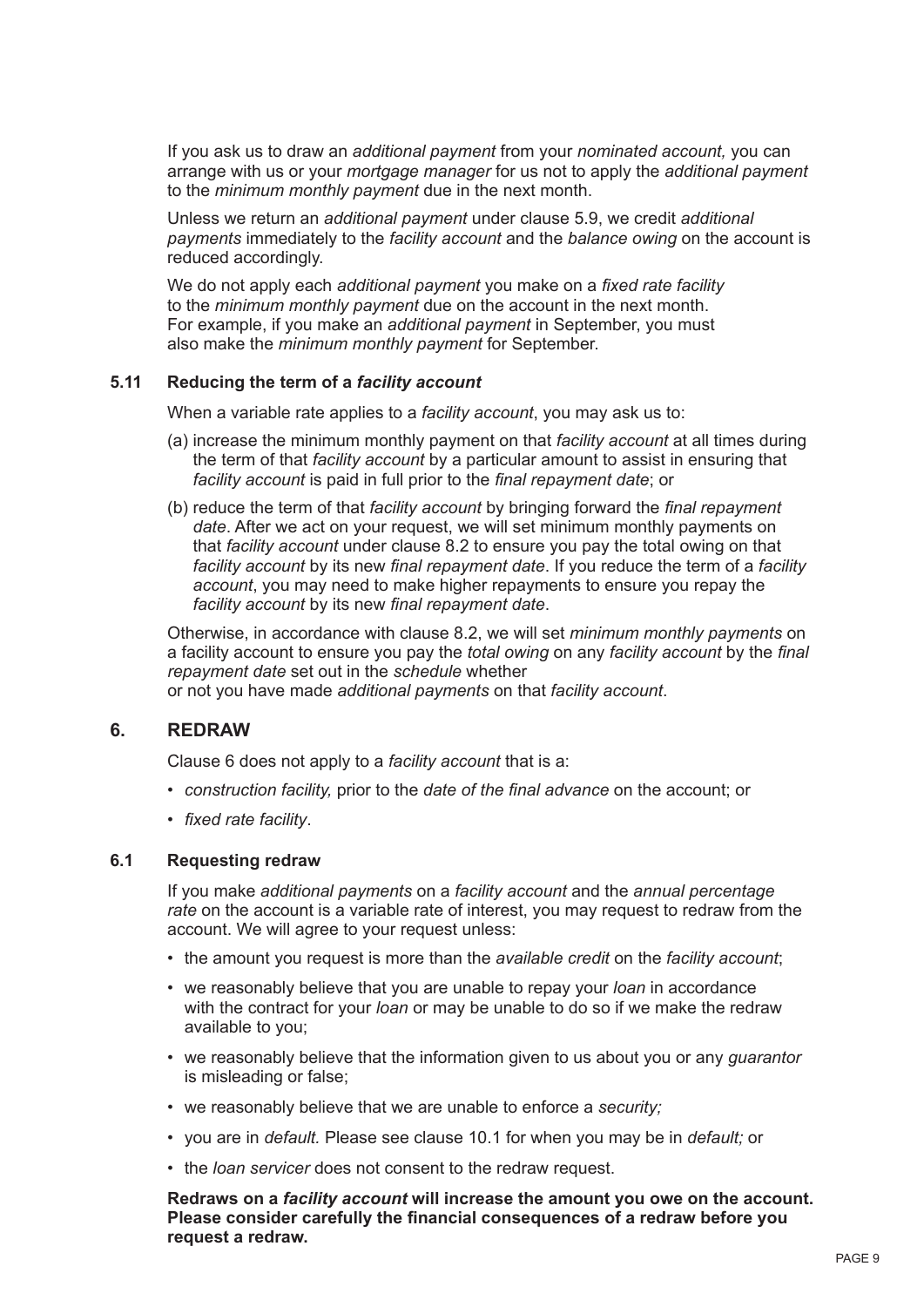#### **6.2 How to redraw**

You can redraw by:

- making a request through *StarNet* or *StarCall;*
- making a written request to your *mortgage manager;* or
- making a written request to us*.*

If we agree to your request to redraw an amount, we will credit the amount to the *nominated account.* We will seek to do so within two *business days* of receiving your redraw request.

#### **6.3 Other redraw methods**

We may make other redraw methods available to you like debit card, direct debits and cheques. Please ask your *mortgage manager* for details of redraw methods that may be available on your *loan.*

#### **6.4 Redraw fee**

We may charge you a fee for a redraw.

You can ask your *mortgage manager* for the details of the most current fees on your *loan*.

# **7. FEES AND CHARGES**

#### **7.1 Payment of fees and charges**

You must pay:

- the fees and charges when they are payable as set out in the *schedule*;
- any new fees and charges we introduce in accordance with the contract for your *loan*; and
- government fees, charges and taxes relating to your *loan* or *security*.

You must pay us any fee or charge due before the *settlement date* for a *facility account* even if you do not draw down on the account. You must pay those fees or charges when we demand.

Also, if we are liable to pay *GST* or any similar tax on a supply ("the supply") made in connection with the contract for your *loan* or a *security,* you must pay us an amount equal to the consideration payable for the supply multiplied by the prevailing rate of *GST.* 

We may debit fees and charges from the *nominated account,* including if you discharge your *loan* and there are unpaid fees or charges relating to the *loan.*

#### **7.2 Fees or charges increase the balance owing**

When we debit a fee or charge to a *facility account*, that fee or charge is added to the *balance owing* on the account and will attract interest accordingly.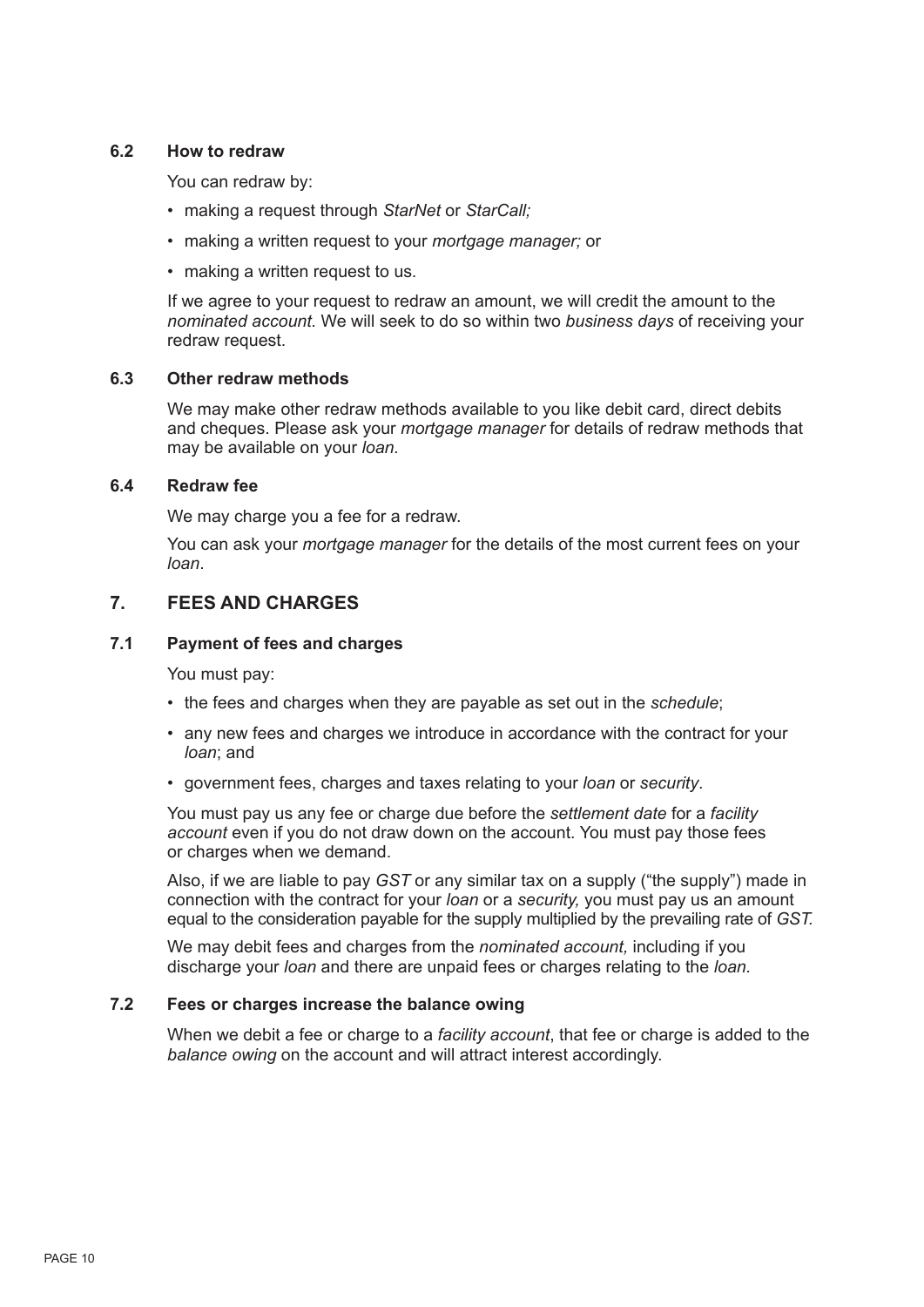# **8. CHANGES TO YOUR LOAN**

#### **8.1 Changes to interest rates for variable rate loans**

When a variable rate applies to a *facility account*, we may vary the *annual percentage rate* and the *default rate* on the account at any time to reflect our view of market conditions. We will notify you no later than the date the rate increase applies to the *facility account* or we may publish that notice in a newspaper circulating generally throughout Australia.

You can find out the *annual percentage rate* or the *default rate* for a *facility account*  by contacting us or your *mortgage manager*.

#### **8.2 Changes to payments**

Clause 8.2 does not apply to a *facility account* that is a *construction facility* during the *interest only period* on the account.

When a variable rate applies to a *facility account*, we may vary the *minimum monthly payments* on the account at any time to ensure you pay the *total owing* by the *final repayment date*.

If we increase *minimum monthly payments* on a *facility account,* we will notify you at least 20 days before the increase takes effect. If we decrease *minimum monthly payments* on a *facility account,* we will notify you no later than when you receive your first statement for the account after the decrease takes effect.

#### **8.3 Changes to payment frequency or period**

We may change:

- the frequency of payments;
- when payments are due; and
- the manner in which we require a payment to be made.

We will notify you at least 20 days before the change takes effect.

#### **8.4 Introducing and changing fees and charges**

We may:

- introduce new fees or charges;
- change the amount and frequency of a fee or charge;
- change the due date of a fee or charge; and
- change the manner in which any fee or charge is to be paid.

We will notify you at least 20 days before any increase in a fee or charge or new fee or charge takes effect. We may publish that notice in a newspaper circulating generally throughout Australia. You can ask your *mortgage manager* for details of the most current fees on your *loan.*

#### **8.5 Changes to redraw provisions**

We may cancel or vary your ability to redraw *additional payments* at any time. We will notify you at least 20 days before the change takes effect.

#### **8.6 Other changes to the contract for your loan**

Acting reasonably, we may make changes to any other term of the contract for your *loan* because of: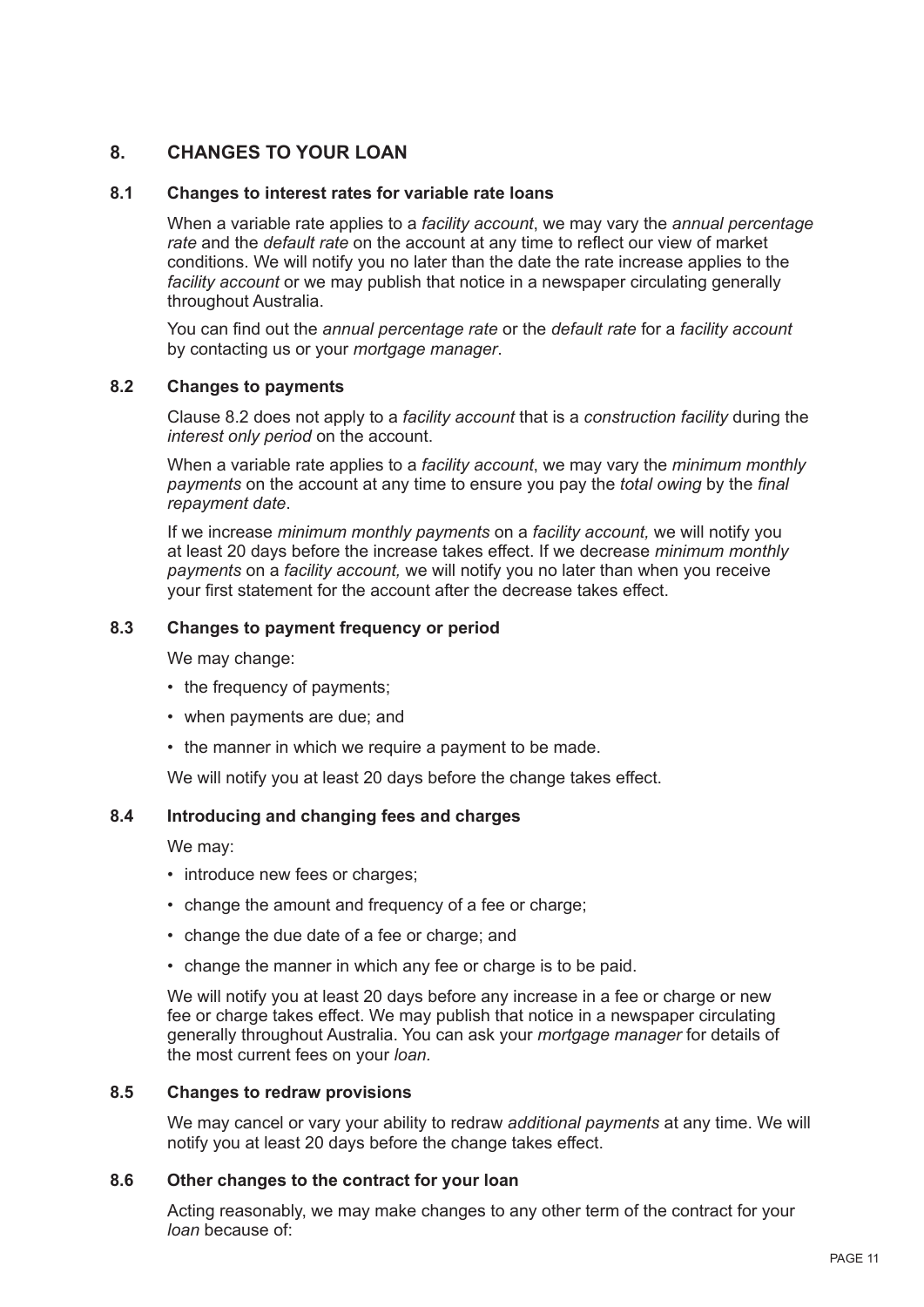- changes in the cost of providing credit to you;
- changes in legal or other regulatory requirements affecting us;
- changes to our systems or products;
- updates to our general terms and conditions;
- any errors in the contract for your *loan*; or
- changes to industry practice.

We will notify you at least 20 days before any of those changes take effect.

#### **8.7 Electronic notice**

If you have consented, we may give you notice of changes to your *loan* by electronic means.

# **9. OPERATING YOUR FACILITY ACCOUNTS**

#### **9.1 Operating instructions**

You authorise us to allow any one of you to operate your *facility accounts* by written instructions by *StarNet* or *StarCall.* Please see clause 12 for more details on operating your *facility accounts* by *StarNet* or *StarCall*.

**You agree that any one of you can bind all of you. For example, any one of you can ask us to debit a** *facility account* **or to make any other transaction in respect of a** *facility account***. Each of you will be liable even if any of you did not know about or did not agree to the transaction.**

#### **9.2 Giving written instructions**

For any transaction you wish to make by written instructions, you must clearly identify the *facility account* on which you wish to operate by name and number and the transaction you wish to carry out. You must give us all information reasonably necessary for us to act on your instructions.

#### **9.3 We may not act on written instructions**

We may not act on written instructions from you if:

- the instructions are inconsistent with the contract for your *loan*;
- we reasonably believe that an instruction you give us may result in loss to you or us; or
- your instructions are not clear or conflict with another instruction or with an obligation that we owe.

We may refuse to act on a written instruction until we have confirmation from you regarding the instructions.

Also, we may not act on the instructions you give us after we become aware of a dispute between you, or that any of you has died, become *insolvent*, or become mentally incapacitated.

#### **10. DEFAULT AND ENFORCEMENT**

#### **10.1 Default**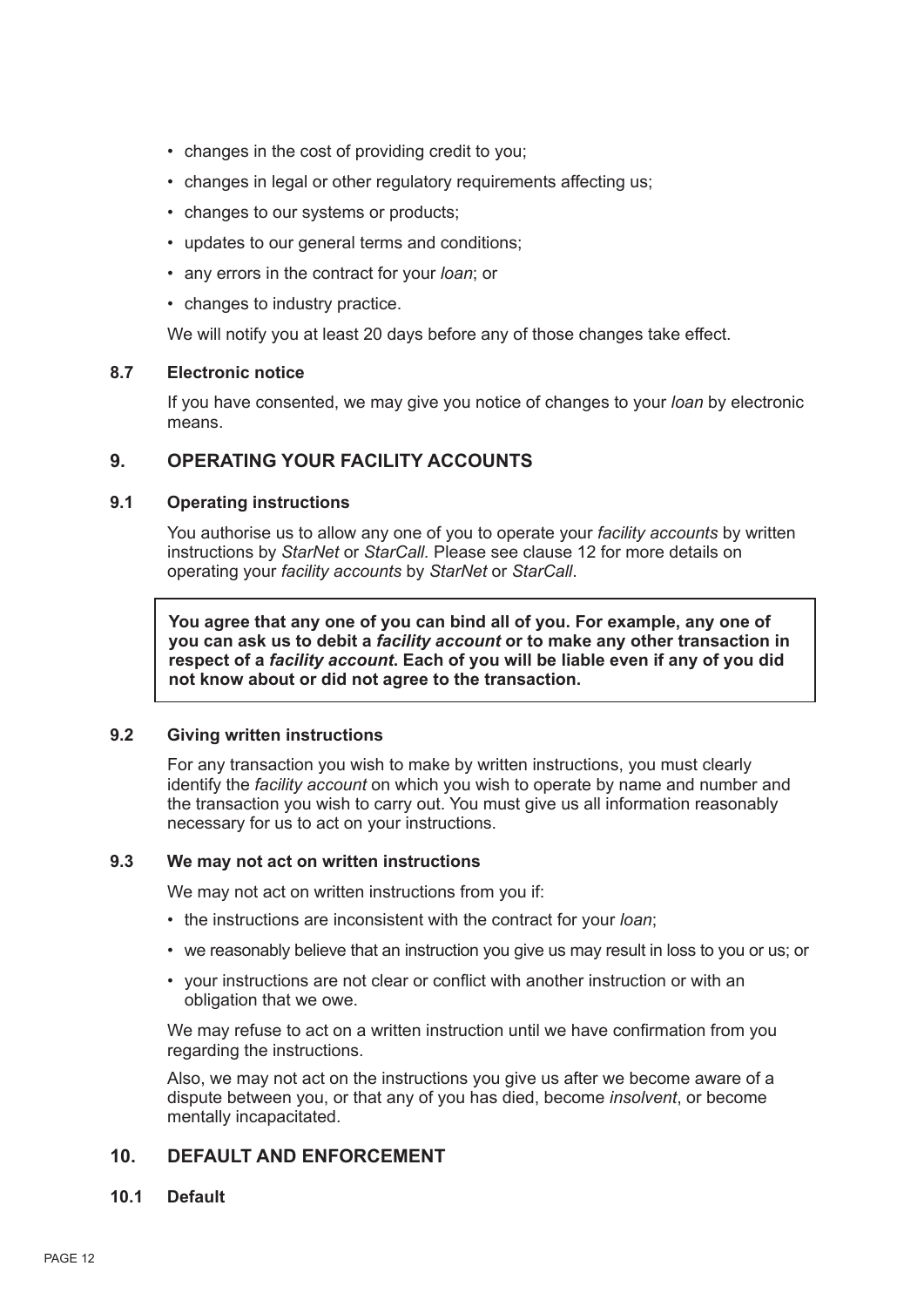You are in *default* if:

- you do not make a payment on any *facility account* on time;
- you do not comply with any other obligation you owe under the contract for your *loan*;
- there is a default under any *security* or other agreement with us;
- there is insufficient *available credit* in the *facility accounts* to pay fees and charges when they are due and we are unable to debit the *nominated account* with the amount of those fees and charges:
- you are an individual and you die or are *insolvent* or are gaoled;
- you are a company and you are *insolvent* or there has been a change of control of you that we consider, acting reasonably, affects our ability to recover the *loan*;
- any action is commenced or threatened to confiscate any *security property* under any legislation relating to the proceeds of crime;
- any insurer, who has provided lender's mortgage insurance or title insurance in respect of the *loan,* cancels, suspends or limits that insurance; or
- we reasonably believe that any information given to us about you*,* the *security property* or any *guarantor* is misleading or false.

#### **10.2 Consequences of default**

If you are in *default,* we may refuse to give you further credit and cancel your access to *StarNet* and *StarCall*. Also, we may take any action available to us to protect our interests and recover the *total owing* including:

- enforcing the *security*. We may take action against you to recover the *loan* whether or not we enforce the *security*;
- paying insurance premiums and outstanding rates and taxes in relation to the *security property*; and
- giving you notice requiring you to fix the *default*.

We will give you at least 30 days written notice to fix a *default*. If you do not fix the *default* as the notice requires, the *total owing* will become immediately payable.

We will not give you notice of a *default* and the *total owing* will become immediately payable if:

- we reasonably believe that we were induced to enter into the contract for your *loan* by your or a *guarantor's* fraud;
- we have made reasonable attempts to locate you without success; or
- a court authorises us to do so.

We can take action even if we do not do so promptly after the default occurs. We do not lose any rights or forgive any defaults, unless we do so in writing.

# **10.3 Enforcement expenses**

You must pay the reasonable expenses which we reasonably incur in enforcing or preserving our rights under the contract for your *loan* or a *security* including our reasonable internal costs.

Enforcement expenses are payable by you when we incur them.

We may debit enforcement expenses to any *facility account*. Then, they become part of the *balance owing* on that *facility account* and will attract interest accordingly*.*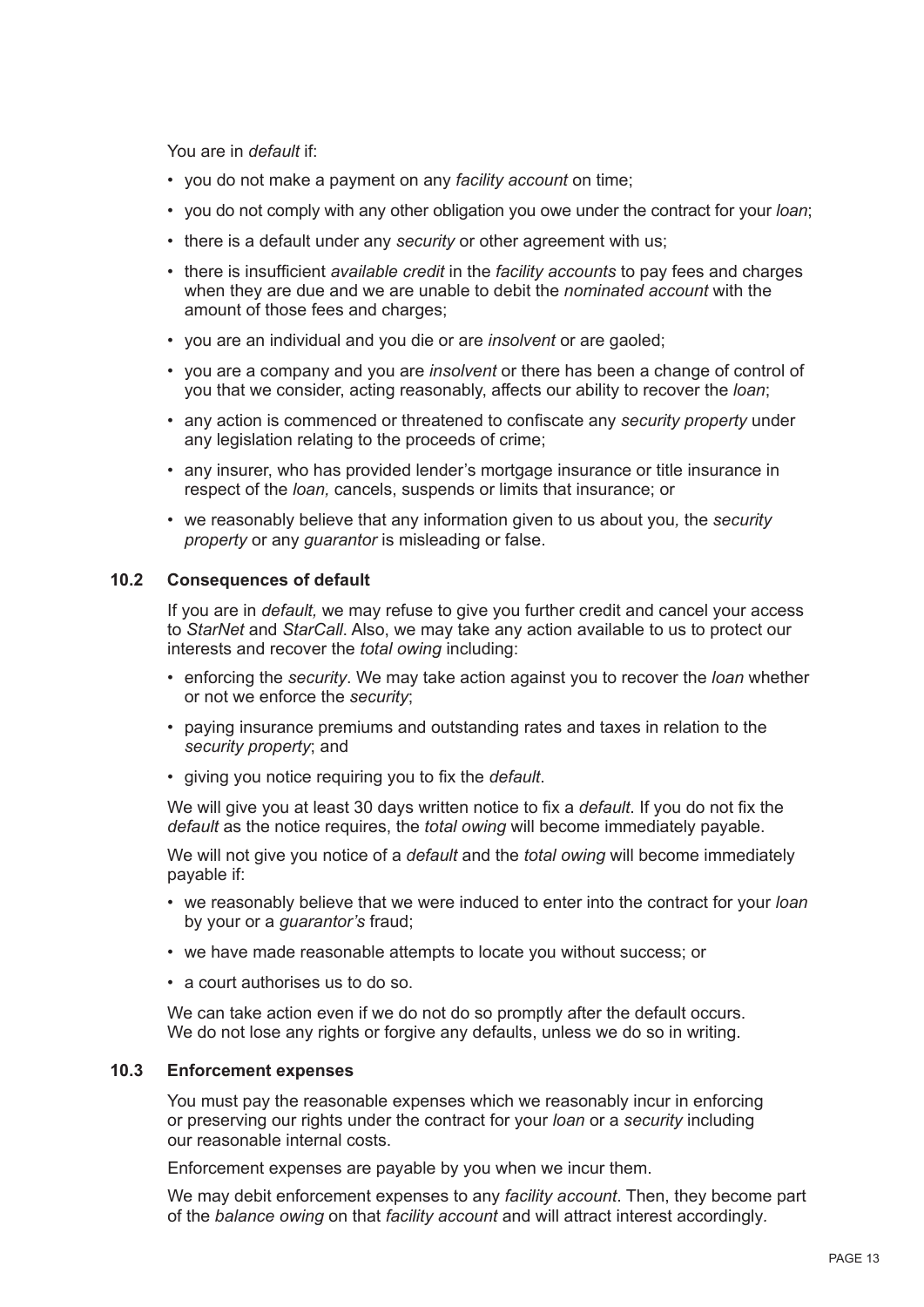# **11. RESOLVING DISPUTES**

#### **11.1 What to do if you have a complaint**

We have internal and external dispute resolution processes available to assist with resolving complaints. If you have a complaint about your *loan*, please contact us at:

| In writing to: | <b>Complaints &amp; Disputes Resolution Officer</b><br>Advantedge Financial Services Pty Ltd<br>700 Bourke Street<br>Docklands VIC 3008 |
|----------------|-----------------------------------------------------------------------------------------------------------------------------------------|
| Website:       | www.advantedge.com.au                                                                                                                   |
| Email:         | complaints@advantedge.com.au                                                                                                            |
| Telephone:     | (03) 7035 7008                                                                                                                          |
| Fax:           | (03) 8618 4464                                                                                                                          |

#### **11.2 If you do not agree with our proposed resolution**

We aim to resolve your dispute or complaint usually within 30 days, however in some cases a different timeframe applies (see our Complaints and Disputes Resolution and Financial Hardship Guide on our website). If the matter is more complex, it may take longer to resolve. We will keep you informed of the progress of the matter.

If you do not agree with our proposed resolution or the time taken to resolve your dispute, please contact the Australian Financial Complaints Authority (AFCA).

The Australian Financial Complaints Authority (AFCA) offers a dispute resolution process that is impartial, independent, and free for our customers. You can contact the Australian Financial Complaints Authority (AFCA) at:

| In writing to: | <b>Australian Financial Complaints Authority</b><br>GPO Box 3, Melbourne VIC 3001 |
|----------------|-----------------------------------------------------------------------------------|
| Website:       | www.afca.org.au                                                                   |
| Email:         | info@afca.org.au                                                                  |
| Telephone:     | 1800 931 678 (free call)                                                          |
|                |                                                                                   |

# **12. USING STARNET AND STARCALL**

#### **12.1 Safeguarding your facility account**

You can assist in safeguarding your facility account if you:

- (a) memorise your access code and/or password and not keep a written record of them;
- (b) never tell anyone your access code and/or password;
- (c) try to prevent anyone seeing you enter your access code and/or password;
- (d) if you suspect your access code and/or password is known by someone else or there is any transaction you have not authorised on your facility account, immediately report it to us on 1300 300 989 for the cost of a local call;
- (e) keep a record of the telephone number with your usual list of emergency telephone numbers; and
- (f) check the statement of your *facility account* as soon as you receive it to identify and report, as soon as possible, any instances of unauthorised use of your *access code* and/or password to us.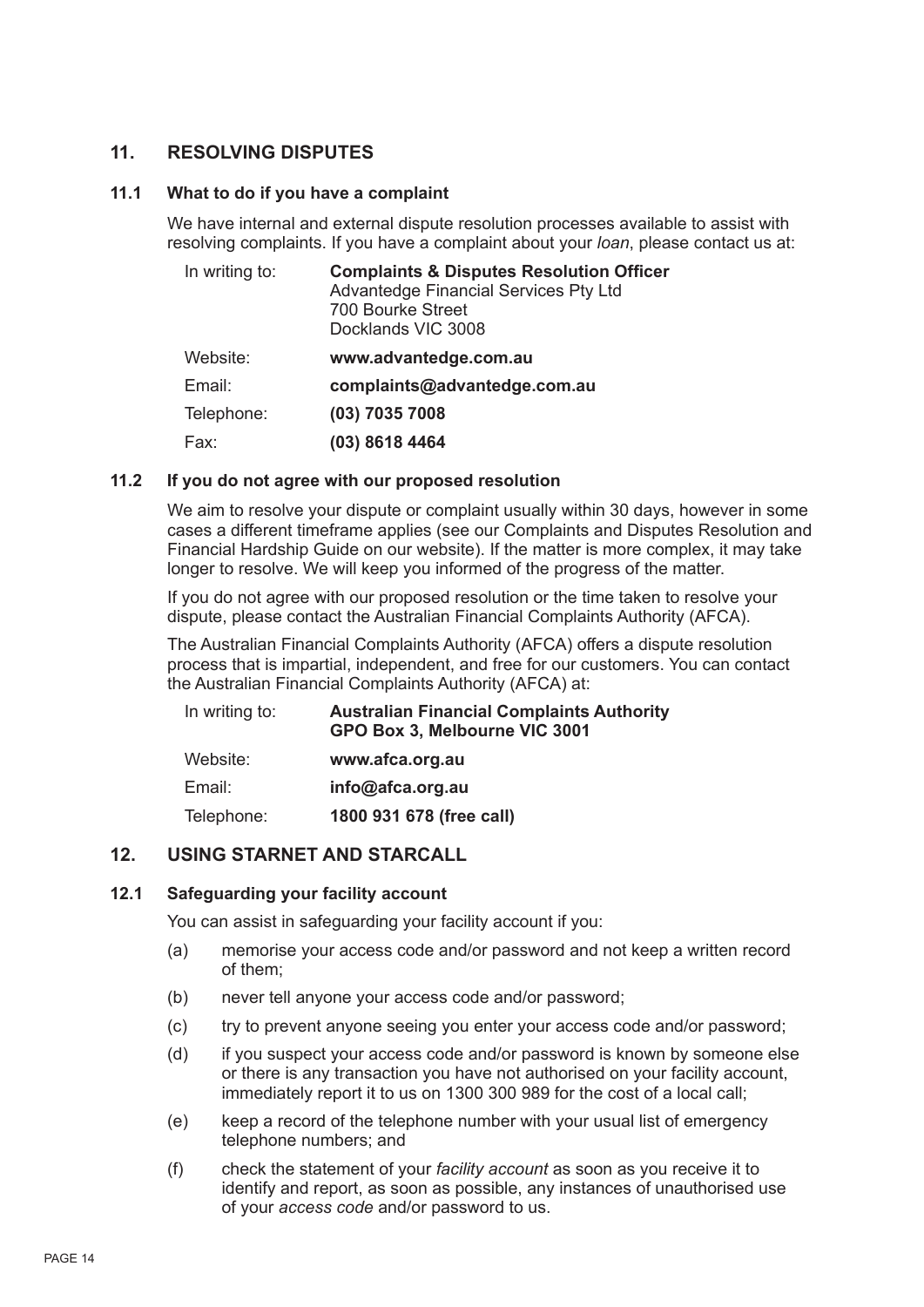These guidelines for safeguarding your *facility account* are the minimum security measures we suggest you take. Your liability for losses occurring as a result of unauthorised of your *access code* will be determined in accordance clauses 12.10 to 12.15. Please see clauses 12.10 and 12.15.

## **12.2 Giving you access**

We will give you an *access code* you can use with your *facility account* number to access *StarCall*.

We will give you a login ID you can use to access *StarNet*. You will be prompted to create your own password once you have activated *StarNet.*

Any person holding an *access code* may alter it at any time. Also, you can cancel your *access code* by notifying us in writing. Please see clause 12.7.

Please contact your *mortgage manager* if you do not want us to issue you with an *access code*.

#### **12.3 Using your access code**

You may use your *access code* and *facility account* number for *StarCall* or *StarNet* login ID and password for *StarNet* to:

- request advances or redraws on a *facility account*;
- transfer *available credit* on one *facility account* to other *facility accounts*, in accordance with the contract for your *loan*; and
- make enquiries on the *available credit* on a *facility account*.

Each *facility account* is a credit account.

*StarNet* and *StarCall* may not be available during maintenance of our systems or our *loan servicer's* systems or due to circumstances beyond our control.

#### **12.4 Authority**

When you use *StarNet* or *StarCall*, you authorise any one of you to give us instructions. You authorise us to debit a *facility account* with the value of all transactions carried out using your *access code* on that *facility account.*  You cannot withdraw that authority.

#### **12.5 Statements and receipts**

- (a) A transaction record will be available for each financial transaction carried out with your *access code*, unless you indicate that a receipt is not required.
- (b) You should obtain, check and retain all transaction records issued to you for checking against statements for your *facility account*.
- (c) You may request that we give you more regular statements for a *facility account* or a copy of a statement of a *facility account* at any time by using *StarNet* or *StarCall* or by contacting your *mortgage manager*.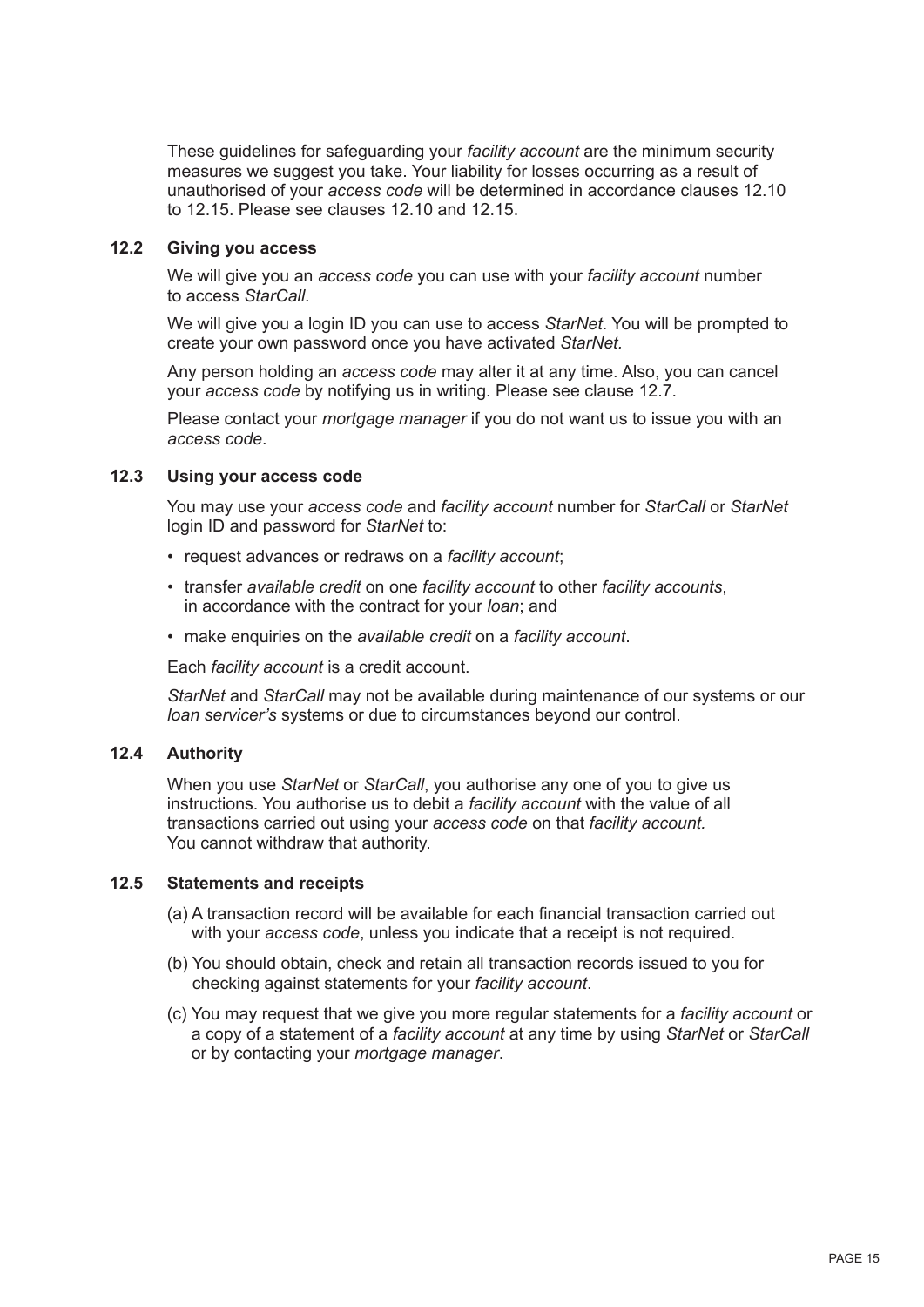#### **12.6 Transaction limits**

- (a) You must not seek to make a transaction on a *facility account* by use of your *access code* where the transaction would exceed the *available credit balance*  on the account. If you make any *electronic transaction* on a *facility account*  for an amount that exceeds the *available credit balance* on the account, you are in default of the contract for your *loan* and you must repay the excess immediately without demand from us.
- (b) Your *available credit balance* may change from time to time. You can use your *access code* and *facility account* number to enquire about the *available credit bal*ance on a *facility account* as at the time of the enquiry.
- (c) We may set limits on the minimum and maximum amounts on the advances or redraws you may make from a *facility account* on any one day through *StarNet*  or *StarCall***.** At the date we gave these conditions of use to you, the minimum *electronic transaction* amount is \$0.01 and the maximum *electronic transaction*  amount on a *facility account* is the *available credit* on that *facility account*. You may apply to us or through your *mortgage manager* for a lower limit.

#### **12.7 Cancelling your access code and password**

We may cancel your *access code* and/or password if:

- if we become aware of a dispute between you;
- you become mentally incapacitated;
- for security reasons; or
- if you are in *default.* Please see clause 10.1 for when you may be in *default*.

At any time, any one of you may cancel your *access code* by notifying us in writing.

You must not use or seek to use your *access code* after it is cancelled.

#### **12.8 Protecting your access code and password**

- (a) You must:
	- not voluntarily disclose your *access code* and/or password to anyone;
	- not write or indicate your *access code*, without making any reasonable attempt to disguise the *access code*, on any article or on several articles that could be lost or stolen at the same time; and
	- not act with extreme carelessness in failing to protect the security of your *access code* and/or password*.*
- (b) If we let you change your *access code* and/or password, you must not use obvious characters such as your date of birth, contact numbers or recognisable parts of your name. If you use these, you may be liable for unauthorised transactions. Please read condition 12.11.
- (c) You must provide correct details (including the BSB and account number) for all *electronic transactions*. We cannot stop or alter any *electronic transaction* after you give us your instructions. Please record the confirmation number we give you for an *electronic transaction* and quote it to us if you have any queries.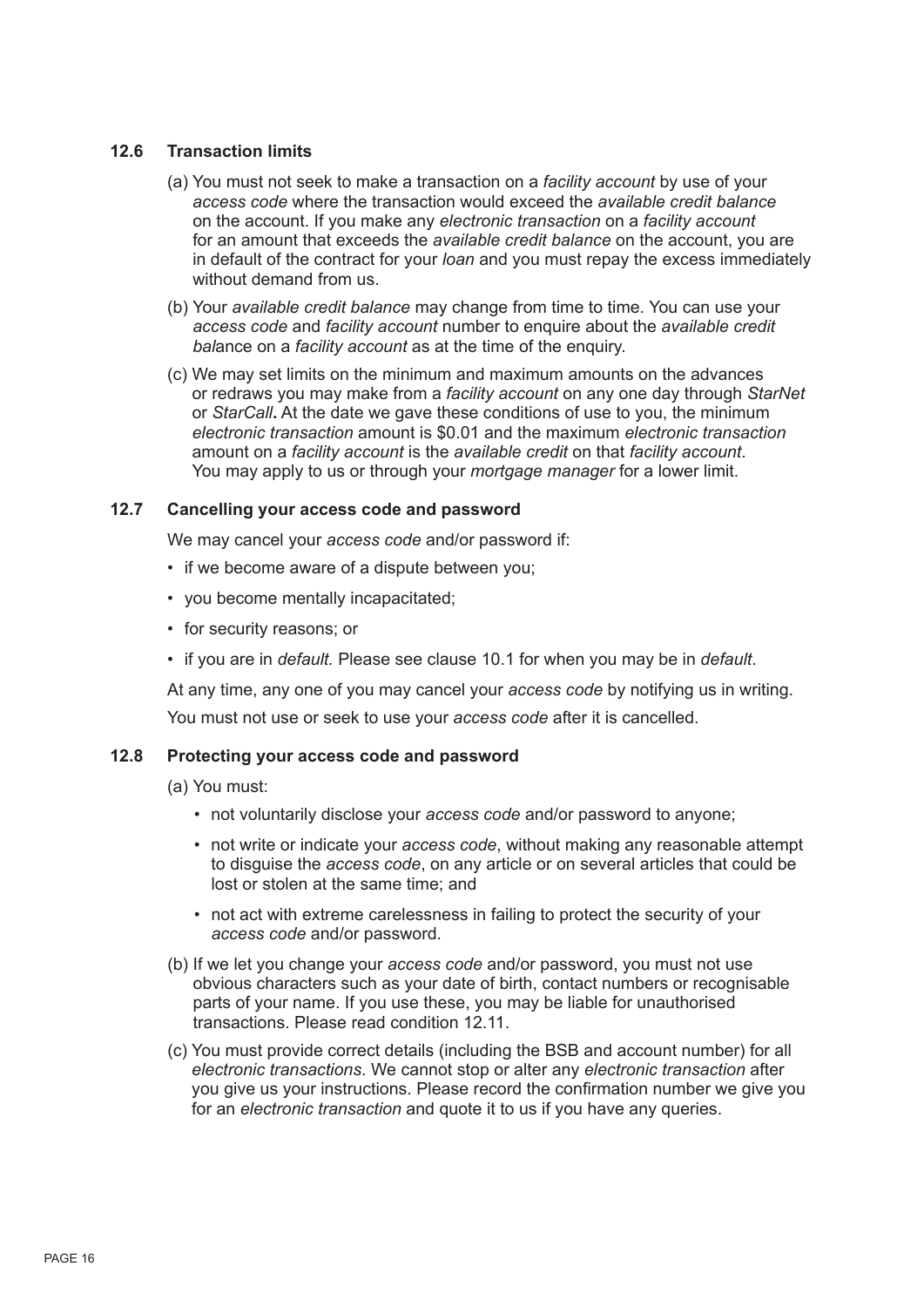#### **12.9 Your liability for losses due to unauthorised transactions**

Your liability for losses occurring as a result of unauthorised use of your *access code* will be determined in accordance with clauses 12.10 to 12.15

#### **12.10 When you are not liable for unauthorised transactions**

You are not liable for losses:

- that are caused by the fraudulent or negligent conduct of our employees or of agents or companies involved in networking arrangements, or of any merchants or of their agents or employees;
- arising because an *access code* is forged, faulty, expired, or cancelled;
- that arise from *electronic transactions* which required the use of the *access code,* but occurred before you received the *access code*;
- that are caused by the same *electronic transaction* being incorrectly debited more than once to the same *facility account*;
- resulting from unauthorised use occurring after you notify us that the security of the *access code* is breached; or
- resulting from unauthorised use where it is clear that you did not contribute to the losses.

#### **12.11 When you are liable for unauthorised transactions**

You will be liable for losses resulting from *unauthorised transactions* where:

- we can prove on the balance of probability that you contributed to the losses through your fraud or because you breached your responsibilities in clauses 12.8(a) or 12.8(b). Then, you are liable for the actual losses which occur before we are notified that the security of the *access code* has been breached; or
- we can prove on the balance of probability that you contributed to losses resulting from unauthorised use because you unreasonably delayed notifying us after you became aware that the security of the *access code* was breached. Then, you will be liable for the actual losses which occur between the time you became aware and when we were actually notified.

Even then, you will **not** be liable for any of the following amounts:

- the portion of losses incurred on a day which exceeds any daily transaction limit;
- the portion of losses incurred in a period which exceeds any other transaction limit for that period;
- the portion of the total losses incurred on any *facility account* which exceeds the *available credit* on the account; or
- any losses incurred on any *facility account* which we agreed could not be accessed by the *access code*.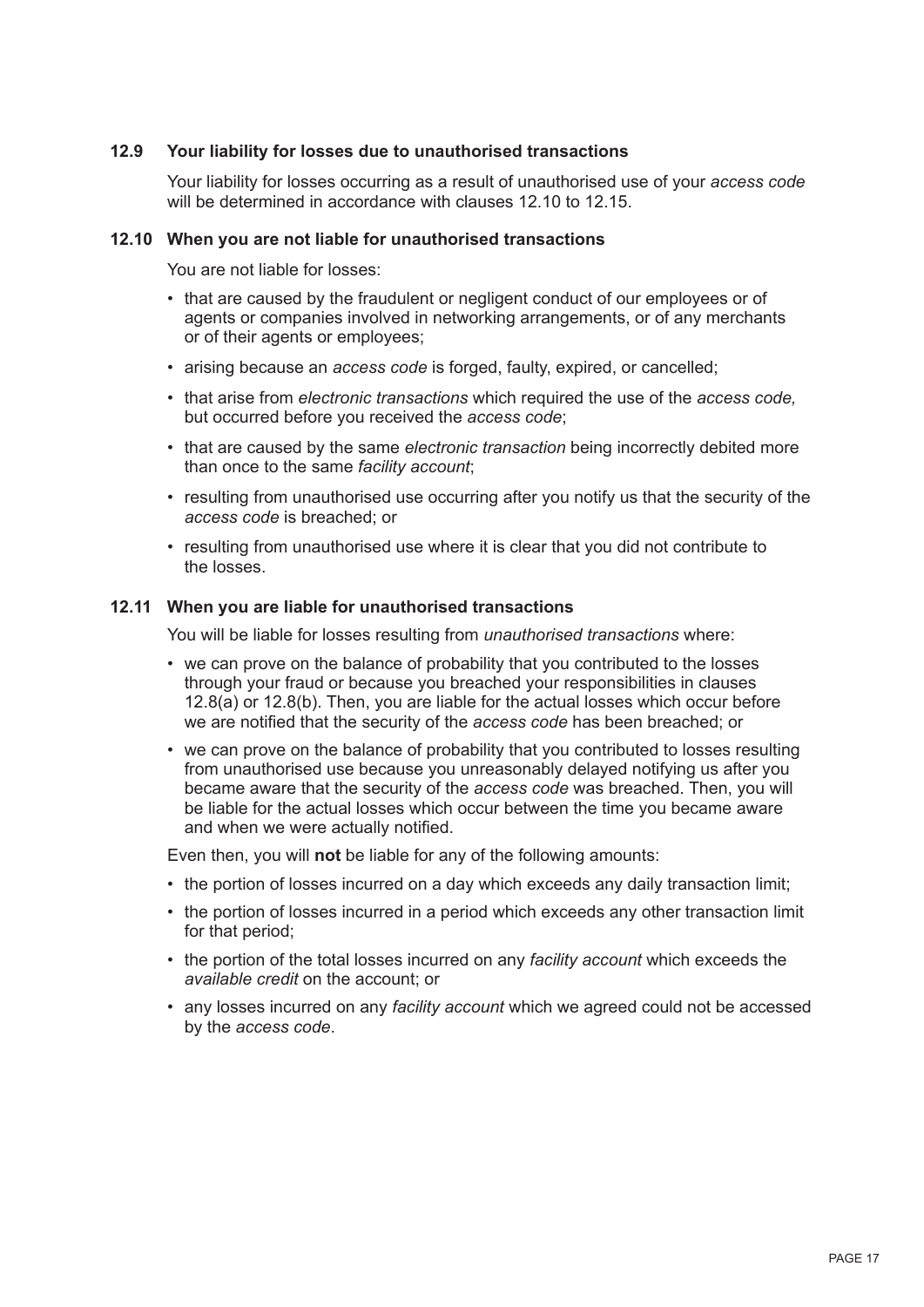#### **12.12 Limited liability for unauthorised transactions**

If there are *unauthorised transactions* on a *facility account* by use of the *access code* and it is unclear whether or not you contributed to any loss caused by the unauthorised use of your *access code*, you are liable for the lesser of:

- \$150;
- the *available credit* on the *facility account*; or
- the actual loss at the time we were notified that the *access code* has become known to someone else (excluding that portion of the losses incurred which exceeds any daily transaction or other transaction limit(s) on the *facility account*).

In determining your liability under this clause, we will consider all reasonable evidence including all reasonable explanations for unauthorised use having occurred.

The fact that a *facility account* is accessed with the correct *access code*, while significant, is not of itself conclusive evidence that you have contributed to the loss.

#### **12.13 Resolving disputes**

- (a) If you believe a transaction is wrong or unauthorised or the statement of your *facility account* contains any instances of unauthorised use or errors, you must immediately notify us as explained in clause 12.15. Then, you will be requested to give us details, relating to your *facility account*, to assist our investigations.
- (b) If your complaint cannot be settled immediately to your satisfaction, we will inform you in writing of the procedures for further investigation and resolution and may request further relevant details from you.
- (c) Within 21 days after receiving your complaint, we will:
	- inform you in writing of the results of our investigation; or
	- inform you in writing that we require further time (not exceeding a further 24 days) to complete our investigation. There may be different reasons for us requiring further time to complete our investigation. One of those reasons may be that we are waiting on a response from you.
- (d) Where an investigation continues beyond 45 days, you will be informed of the reasons for the delay and given monthly updates on the progress of the investigation and a date when a decision can be reasonably expected, unless we are waiting for a response from you. If we find that an error was made, we will arrange to make the appropriate adjustments to the *facility account* including interest and charges (if any) and will inform you in writing of the amount of the adjustment.
- $(e)$  If:
	- we are a party to an industry dispute resolution scheme; and
	- that scheme provides a matter can be heard under the scheme if we do not give a final decision on the matter within a specified time, we will inform you in writing, about the option of taking the matter to the scheme, within five *business days* after the specified time period expires.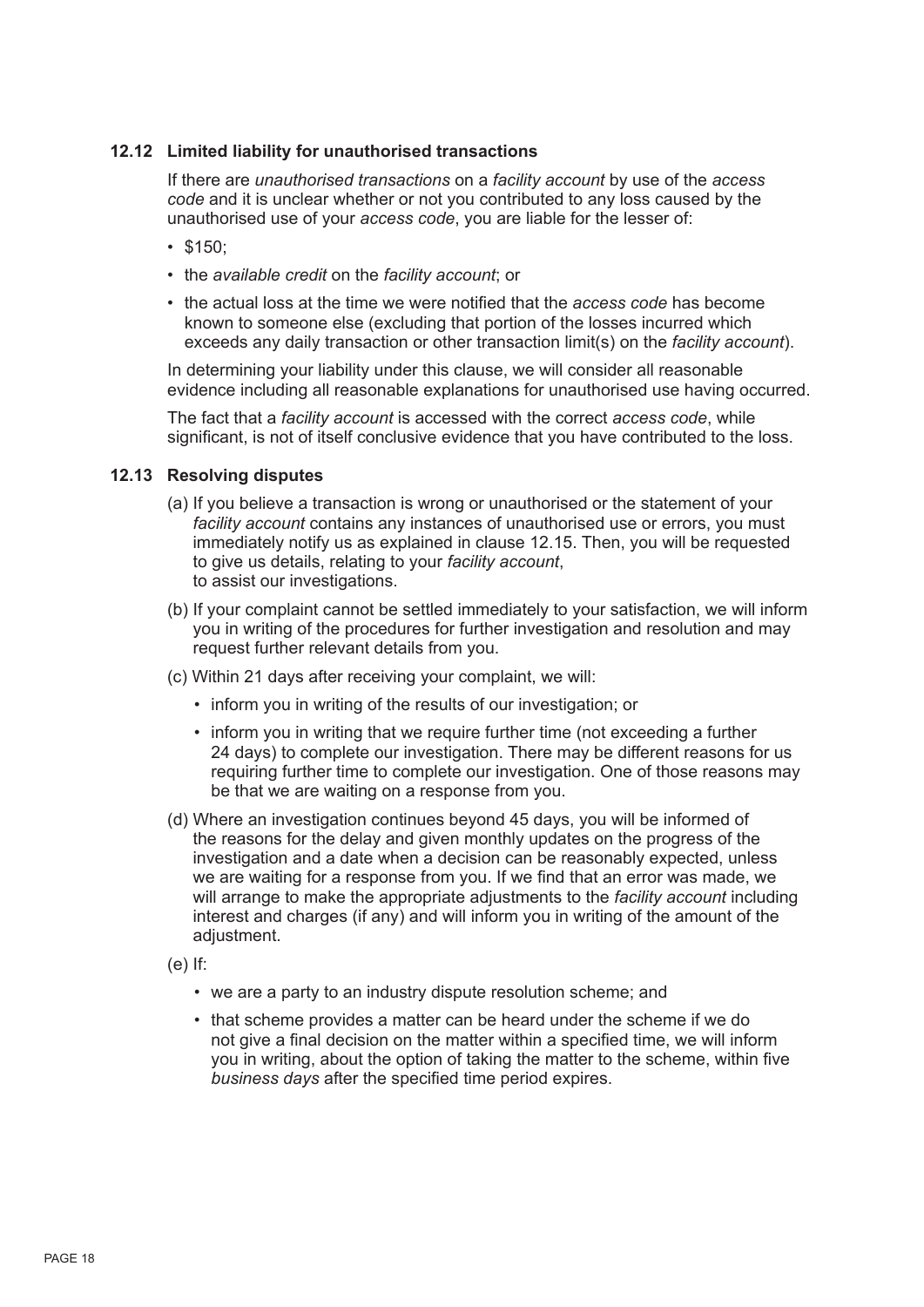- (f) When we inform you of the outcome of our investigation, we will:
	- give you reasons, in writing, for our decision by reference to this clause 12;
	- inform you of any adjustments we have made to the *facility account***;** and
	- inform you in writing of other avenues of dispute resolution (including Consumer Affairs Agencies, external dispute resolution schemes and Small Claims Courts), if you are not satisfied with our decision.
- (g) If we decide that you are liable for all or any part of a loss arising out of unauthorised use of your *access code*, we will:
	- give you copies of any documents or other evidence on which we relied; and
	- inform you whether or not there was any system malfunction at the time of the transaction you complained about.
- (h) If we fail to carry out these procedures or cause unreasonable delay, we will be liable for a part or all of the amount of the disputed transaction where our failure or delay has prejudiced the outcome of the investigation.

#### **12.14 Malfunction**

We are liable to you for losses you suffer caused by the failure of our systems to complete a transaction, by use of your *access code,* accepted by the system in accordance with your instructions. However, we will not be liable for consequential losses where you should have been aware that the system was unavailable for use or malfunctioning. In this case, we will have a limited responsibility to correct any error in your *facility account* and the refund of any charges or fees imposed on you as a result relating to the transaction that was not completed. We are not liable for any loss caused by the failure of our systems to accept the transaction.

#### **12.15 Notifying breaches of security**

If you believe the security of your *access code* has been breached, please call us on 1300 300 989.

 We will acknowledge receipt of any report of an unauthorised transaction or *access code* security breach you make to us. Please retain that acknowledgment as evidence of the date and time of your report.

If the telephone number is not operating when you try to use it to notify us that someone else knows your *access code*, you will not be liable for any losses occurring due to not notifying that event, but only if you contact us on 1300 300 989 during business hours on the next business day.

#### **13. OTHER TERMS**

#### **13.1 Assignment**

We may assign our rights and interests in your *loan*. We may not give you notice of an assignment unless we are required by law or there is an important reason to notify you. You will have the same rights against an assignee at law as you do against us.

Your rights are personal to you and may not be assigned without our consent.

#### **13.2 Information we request**

We may ask you to give us information about you or your circumstances. You must give us that information within a reasonable time.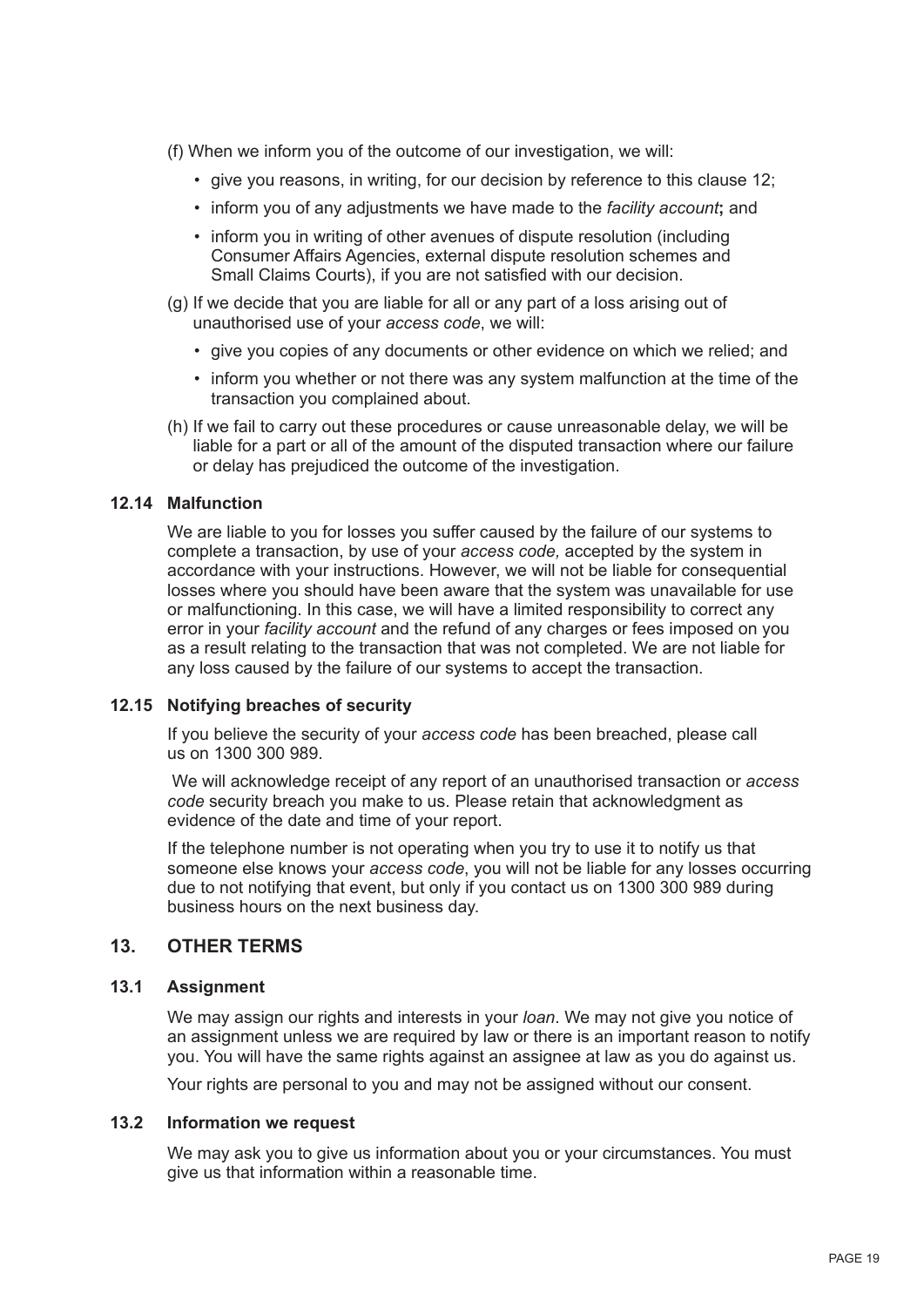#### **13.3 Information we may disclose**

You consent to us disclosing any information we have about you to any person who acquires our rights or interests in the *loan* or is considering doing so, or to any *guarantor*, or to anybody else having an interest in the *security*.

#### **13.4 Joint and separate liability**

If we enter into the contract for your *loan* with more than one person, each person is liable individually for the whole of the *loan*. Also, every two or more persons are liable together for the whole of the *loan*.

#### **13.5 Exercising our rights**

We will act reasonably and in accordance with our business needs when we exercise any of our rights in the contract for your *loan*. Also, we will ensure any person exercising our rights acts reasonably. We are not liable for any loss caused by the exercise, attempted exercise, failure to exercise or delay in exercising any of our rights or remedies.

We use the *loan servicer* to administer your *loan*. You may deal with the *loan servicer* when you wish to correspond with us. The *loan servicer*, our solicitors, contractors or agents may exercise our rights.

#### **13.6 Trusts**

This clause applies if you enter into the contract for your *loan* as trustee of a trust whether we know about the trust or not.

You agree that you are liable both in your own right and as trustee of the trust.

You declare or undertake to us that:

- you enter into the contract for your *loan* for a proper purpose of the trust;
- you have the power and authority under the trust to enter into the contract for your *loan* and, if the *security* is over the property of the trust, to mortgage the trust property;
- you have the right to be indemnified fully out of the trust property, before the beneficiaries of the trust, for all liabilities that you incur under the contract for your *loan*;
- you are the only trustee of the trust and no steps have been taken to remove you as trustee of the trust;
- you are not in default under the terms of the trust;
- you have told us about each trust of which you are a trustee;
- you have given us a copy of all terms that apply to the trust;
- the trust deed establishing the trust will not be amended without our prior consent;
- you will not resign or be removed as trustee of the trust without our prior consent;
- the trust has not vested;
- you will not take action to terminate the trust without our prior consent;
- no distribution of any capital of the trust will be effected without our prior consent; and
- if the trust is a unit trust, no units will be redeemed without our prior consent.

You must tell us immediately if, at any time, anything happens that would prevent you from truthfully repeating the declarations or giving the undertakings in this clause.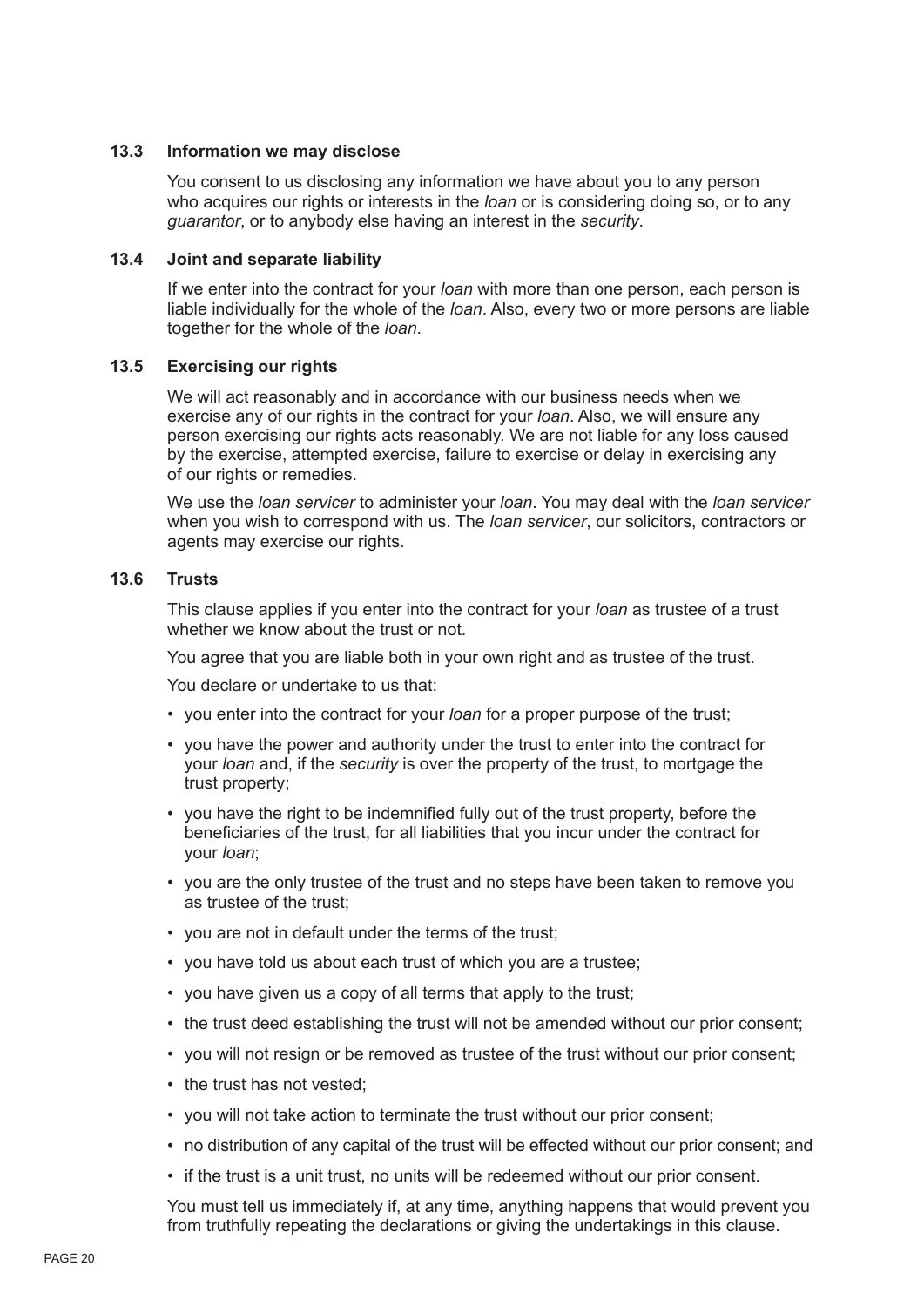#### **13.7 Lender's mortgage insurance and title insurance**

If the *schedule* discloses that you must pay the premium for lender's mortgage insurance or title insurance or both, then we require lender's mortgage insurance or title insurance or both for your *loan*.

Lender's mortgage insurance protects us*,* not you. If you default and we sell the *security property*, we may incur a loss. We may recover some of that loss from the lender's mortgage insurer. The insurer can recover any amount it pays us from you.

Also, title insurance protects us*,* not you. If there is a problem with the title to the *security property*, we may incur a loss. We may recover some of that loss from the title insurer. The insurer may be able to recover any amount it pays us from you.

#### **13.8 Read down clause**

- (a) If the contract for your *loan* is regulated under consumer legislation (for example, the National Credit Code) or any other law, any provisions in the contract which do not comply with that law have no effect, but only to the extent of the non-compliance.
- (b) There may be some laws passed by parliament or other laws (usually called common law) which lessen, modify, or restrict a lender's rights. None of those laws will operate to limit our rights under the contract for your *loan* unless, by their operation, the laws cannot be negated.
- (c) If any term of the contract for your *loan* is illegal or becomes illegal at any time, that term will cease to have effect, but only to the extent of the illegality. The balance of the contract for your *loan* will remain in full force and effect.
- (d) If any term of the contract for your *loan* is found to be unjust or unconscionable, the term will be read down so that is no longer unjust or unconscionable.

#### **13.9 Our liability**

If we make your *loan* available in our capacity as trustee of a trust, our liability to you is limited to the assets of that trust which are available to us to satisfy that liability. This does not avoid or modify the effect of *credit law* or limit your rights under *credit law*.

Only the parties to the contract for your *loan* are liable for any breach of the contract. The contract for your *loan* can only be enforced by the parties, their agents or their assignees.

#### **13.10 Statements**

We will give you separate statements for each *facility account* every six months.

Please check your statements for errors or *unauthorised transactions*. If you consider there are errors or *unauthorised transactions*, please notify us immediately.

#### **13.11 Priority of terms**

If there is an inconsistency between any of the *schedule*, these terms and conditions and the terms of a *security*, the inconsistency will be resolved by giving priority to the *schedule*, then these terms and conditions, then the *security.*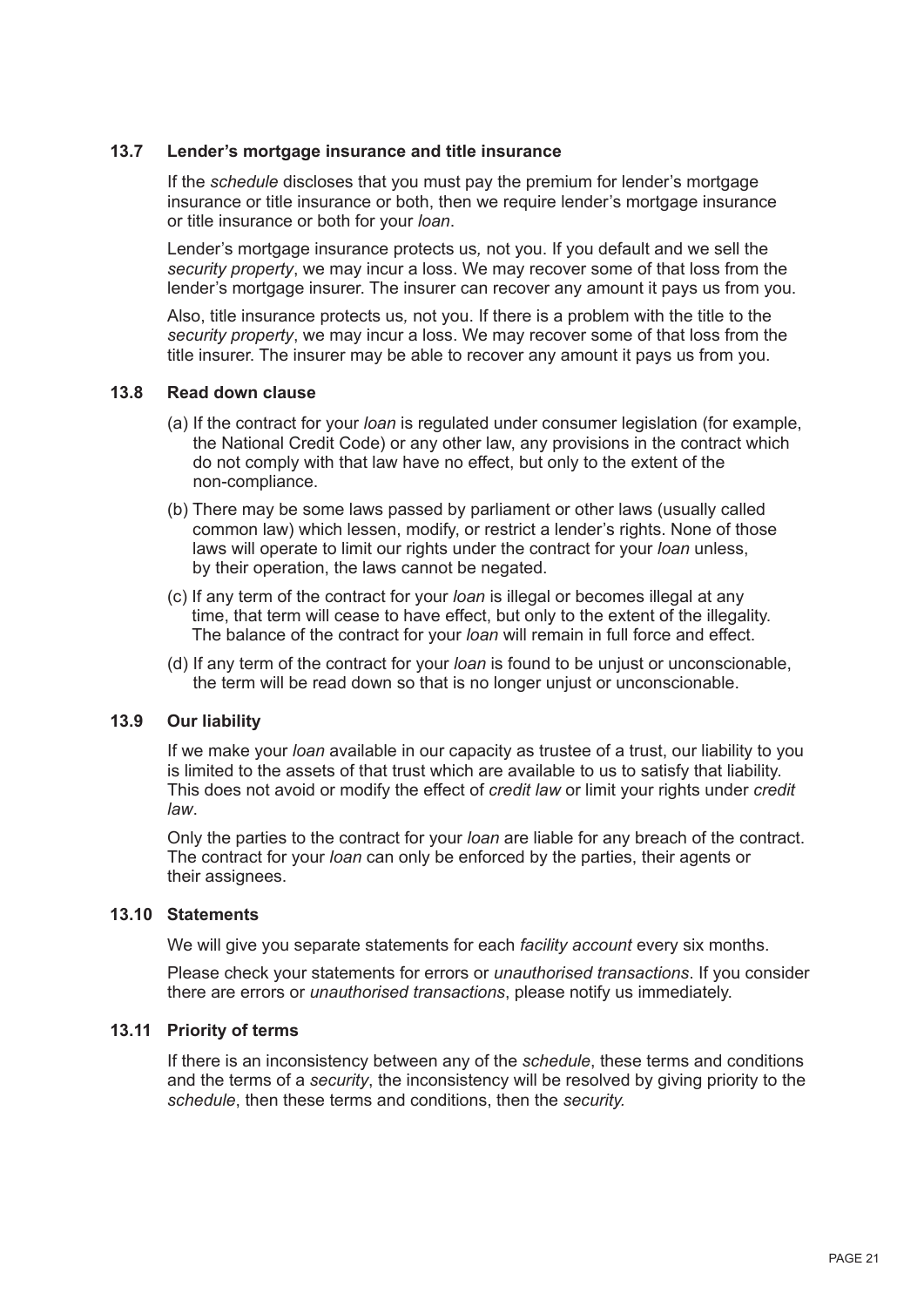#### **13.12 Property reports**

From time to time, we may arrange a valuation of, or other inspection relating to, a *security property.* This is in addition to any valuation or inspection we may arrange relating to a *construction facility*.

We may charge you a fee for the valuation or other inspection we require. You can ask your *mortgage manager* for the details of the most current fees on your *loan*.

Any valuation or report we obtain about the *security property* under these terms and conditions is for our purposes and you should not rely on it, even if you find out the value assessed by the valuer or the details of the report. If you wish to have a valuation or undertake an inspection for your own purposes, you should organise it separately.

# **PART 2: TERMS APPLYING TO PARTICULAR FACILITIES**

The terms in this Part 2 apply to particular *facility accounts*. If any term in this Part 2 is inconsistent with a term in Part 1, the term in Part 2 applies to the extent of the inconsistency.

# **14. CONSTRUCTION FACILITY**

#### **14.1 When this clause applies**

Clause 14 applies only to a *facility account* that is a *construction facilit*y and only until the *date of final advance* on the account.

#### **14.2 Facility purpose**

A *construction facility* must be used to complete construction of a building on a *security property*.

## **14.3 Progressive advances**

We will give you progressive advances up to the *facility amount*. We may undertake a valuation of the *security property* before any progressive advance. Please see clause 14.10 for more details.

We will make progressive advances only if we are satisfied that:

- the amount you request is no more than the *available credit* on the *facility account;*
- there will be sufficient undrawn funds in the *facility account* to complete the construction in accordance with the building contract;
- the valuation of the *security property* is reasonably satisfactory to us; and
- you have contributed any money towards the cost of building that you have agreed to pay.

We will pay all advances directly to the builder. We may charge you a fee if we are requested to make a payment other than by electronic transfer. You can ask your *mortgage manager* for the details of the most current fees on your *loan*. You must give us an authority to pay the builder for each advance.

A progressive advance may not be sufficient to meet your obligations to the builder.

We may refuse to make a progressive advance on the *facility account* if you are in *default.* Please see clause 10.1 for details of when you may be in *default*.

If the construction is completed for less than the anticipated total cost you notified to us in relation to the application for your *loan*, we need not lend you that part of the *facility amount* that is the difference between the anticipated total cost and the actual cost.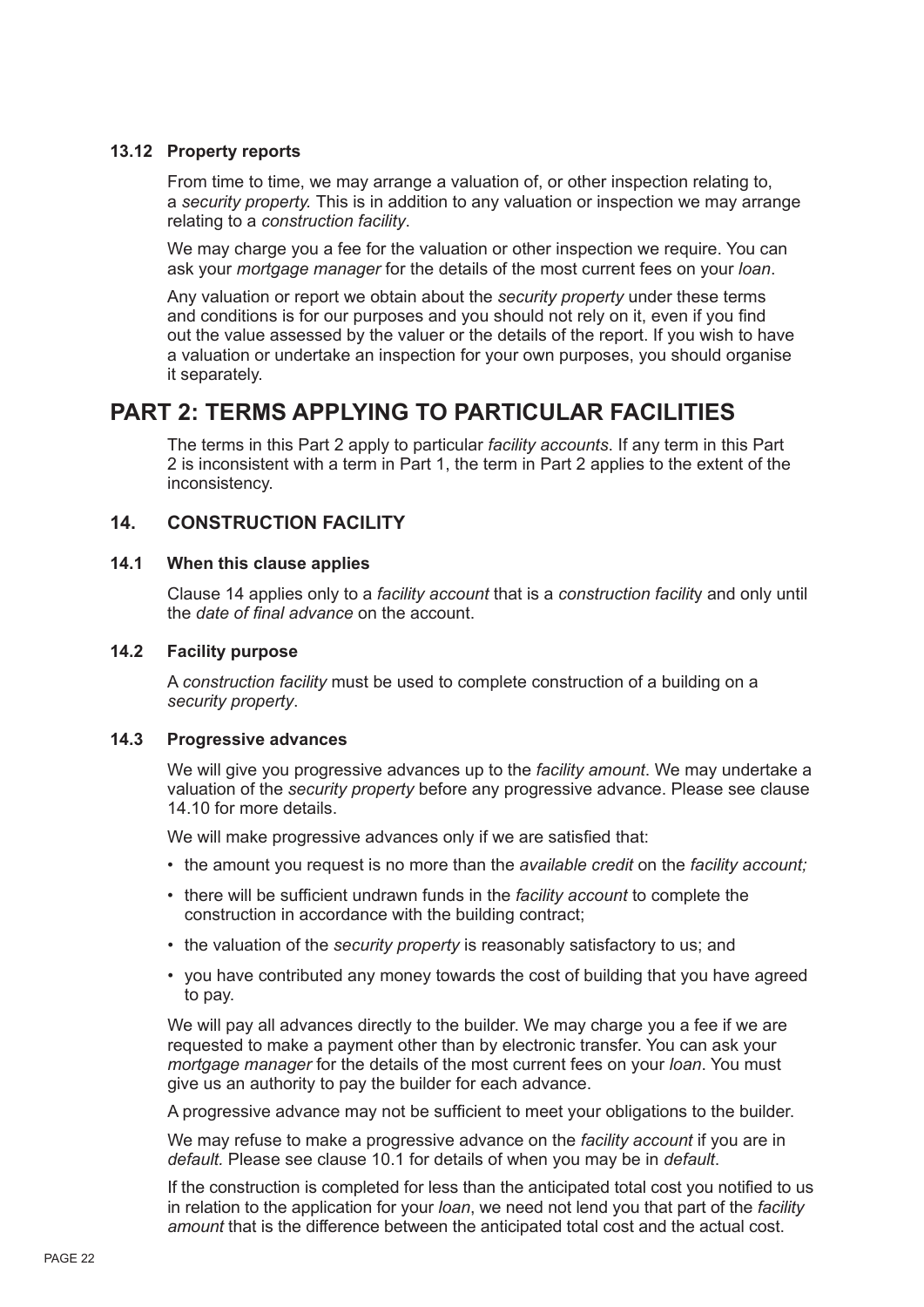# **14.4 What you must do before we make the first progressive advance**

Before we make the first progressive advance on the *facility account,* you must give us:

- a copy of the fixed price building contract signed by all parties to it;
- a copy of all approved plans and specifications with evidence they have been approved;
- a copy of the builder's current certificate of registration if we request that certificate;
- a copy of the builder's all risks insurance policy showing our interest as mortgagee for an amount not less than fixed price under the building contract and in a form reasonably satisfactory to us;
- evidence of a home owner's warranty certificate for an amount not less than the fixed price under the building contract including variations; and
- any additional information we reasonably request.

#### **14.5 Requirements for other progressive advances**

When you request a progressive advance on the *facility account*, you must arrange for your *mortgage manager* to give us:

- your request for us to make a progressive advance;
- your builder's progress claim; and
- any other information about the construction we reasonably require.

You must not request a progressive advance which exceeds the amount of the builder's progress claim or which would leave you with insufficient *available credit* to complete construction in accordance with the building contract.

#### **14.6 Requirements for the final progressive advance**

When you are ready to request the final progressive advance to meet the builder's final claim, please contact your *mortgage manager* or the *loan servicer.* Then, your *mortgage manager* will arrange for a valuer to inspect the *security property* to determine whether construction has been carried out in accordance with the approved plans and specifications you gave us. If construction has been carried out in accordance with those plans and specifications, the valuer will give us a certificate to that effect.

We will consider making the final progressive advance to meet the builder's final claim only if we have received that certificate from the valuer and only if you have given us*:* 

- an occupancy permit or equivalent:
- your builder's final progress claim; and
- evidence of insurance undertaken in accordance with the terms of the *security*.

# **14.7 Payments**

The *schedule* sets out the payments you must make on the *facility account*.

You must make interest only payments on the *facility account* until the *date of final advance* on the account. We will give you at least 20 days prior notice of the payments you must make after the *date of final advance* on the *facility account*.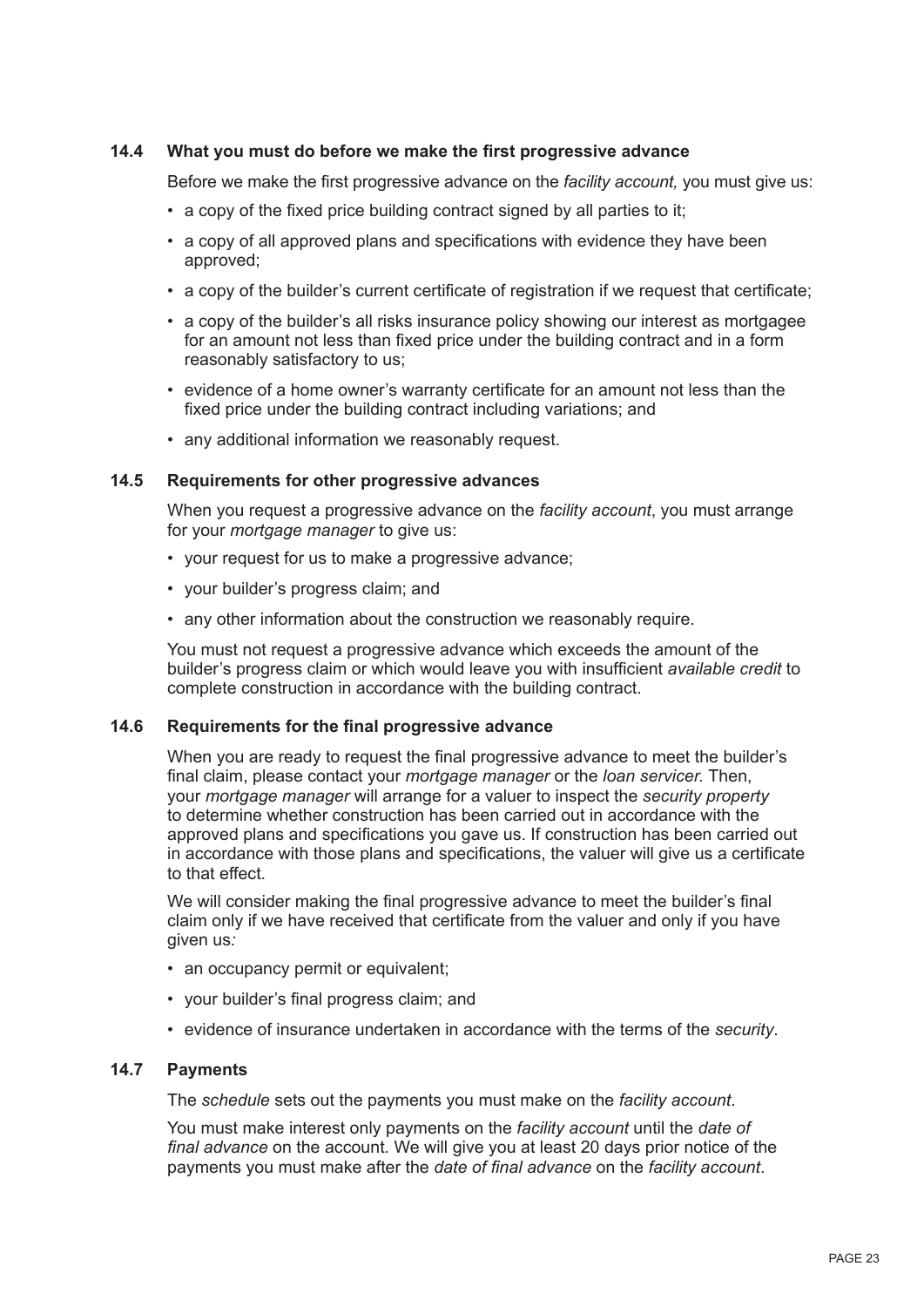#### **14.8 Commencing and completing construction**

You must start construction within 12 months of the *settlement date.*

You must ensure that the construction is completed and give us all of the documents referred to in clause 14.6 within 12 months of commencing construction.

#### **14.9 Building contract**

You must notify us if there are any material variations to the building contract or if the construction does not take place in accordance with the building contract.

#### **14.10 Valuations and inspections**

We may arrange a valuation of the *security property* prior to any progressive advance. We may charge you a valuation fee which we may deduct from the progressive advance. You must make up the rest of the payment that is due to the builder.

Also, we may arrange to inspect the construction at any time. We may charge you an inspection fee.

You can ask your *mortgage manager* for the details of the most current fees on your *loan*.

Any valuation or inspection we arrange is for our purposes. We are not responsible for the standard, value, progress, or condition of the construction or the *security property*.

#### **14.11 Insurance**

You must ensure that the value of the building is fully insured as that value increases, and provide any other insurance relating to the building work that we may reasonably require.

#### **14.12 No fixed rates**

You cannot ask us to fix the rate on a *construction facility*.

# **15. FIXED RATE FACILITIES**

#### **WARNING ABOUT FIXED RATE FACILITIES**

**If you repay all or any part of the** *fixed rate facility* **(including after we take enforcement action), or you request a change to a variable interest rate before the end of the** *fixed rate term***, you must pay** *break costs* **in accordance with clause 15.7. If money market rates of interest fall,** *break costs* **may be substantial.** 

You can ask us at any time for an estimate of the *break costs* that may apply under clause 15.7 to a *fixed rate facility account*.

We recommend that you obtain independent advice about the benefits and risks of fixed rate borrowing before you ask us for a *fixed rate facility*.

#### **15.1 When this clause applies**

Clause 15 applies only to a *facility account* on which you have asked us to fix the interest rate.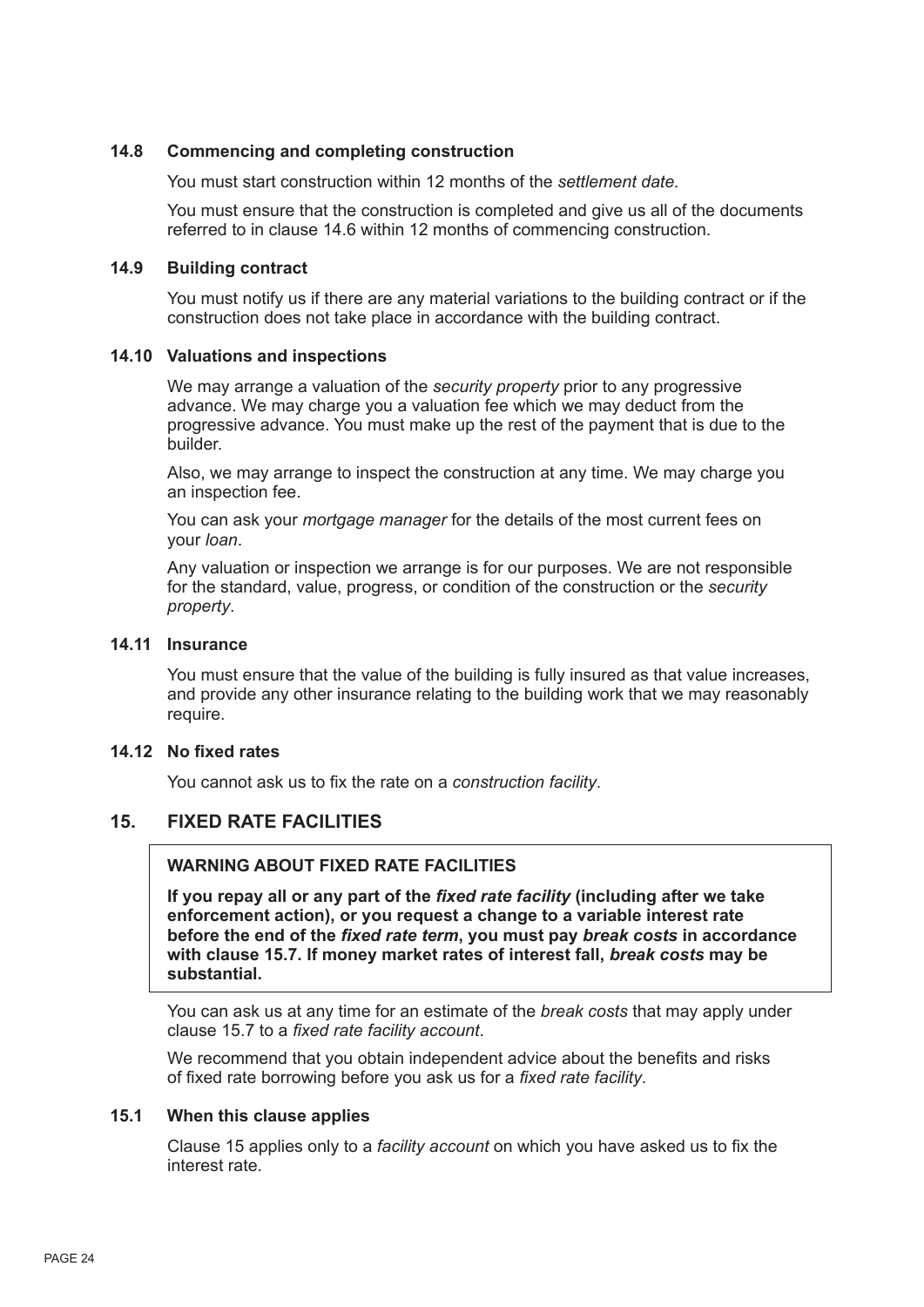# **15.2 Locking a fixed rate**

You can lock a fixed rate on the *facility account* at the time you apply to fix the rate on the account. If you wish to lock the rate, you must pay a locked rate fee. We may debit the fee from the amount you drawdown on the *facility account* or from your *nominated account*.

If you:

- lock the rate on a *facility account*; and
- drawdown the account within 90 days from the date we receive your application to fix the rate on the account,

the fixed rate set out in the *schedule* for the account will apply for the *fixed rate term*  on the account*.* 

If you drawdown the *facility account* more than 90 days from the date we receive your application to fix the rate on the account, the rate that applies to the *facility account* will be the variable rate we offer on similar facilities. Then, this clause 15 will no longer apply to the *facility account*. We do not refund the locked rate fee.

#### **15.3 Other fixed rates**

If you have not locked the rate on a *facility account* under clause 15.2, we set the *annual percentage rate* that will apply for the *fixed rate term* for the account on the *settlement date*. That rate will be the fixed rate we offer on similar facilities that day. That *annual percentage rate* may be higher than the rate set out in the *schedule* for the *facility account.*

#### **15.4 One drawdown only**

You must drawdown the *facility amount* on the *facility account* in full when you drawdown on the account.

#### **15.5 Requesting a variable rate during a fixed rate term**

You may request us to change the rate applying to the *facility account* during the *fixed rate term* to a variable rate or another fixed rate. If we agree to your request, you must pay us the *break costs* we calculate in accordance with clause 15.7.

#### **15.6 Additional payments on fixed rate facilities**

If the *facility account* is a *fixed rate facility*, you may make *additional payments* up to a total of \$20,000 during the *fixed rate term* without incurring break costs. We may, at our discretion, return any *additional payments* over the total of \$20,000 to your *nominated account*, or to your *facility account*. We may charge you *break costs* on the *additional payments* credited to the *facility account* in accordance with clause 15.7.

You cannot redraw *additional payments* we credit to the *facility account* during a *fixed rate term*.

You must pay us *break costs* we calculate in accordance with clause 15.7 on repayment of the *facility account* in full (including where the facility is repaid in full after we take enforcement action), at the same time the *additional payment* is made.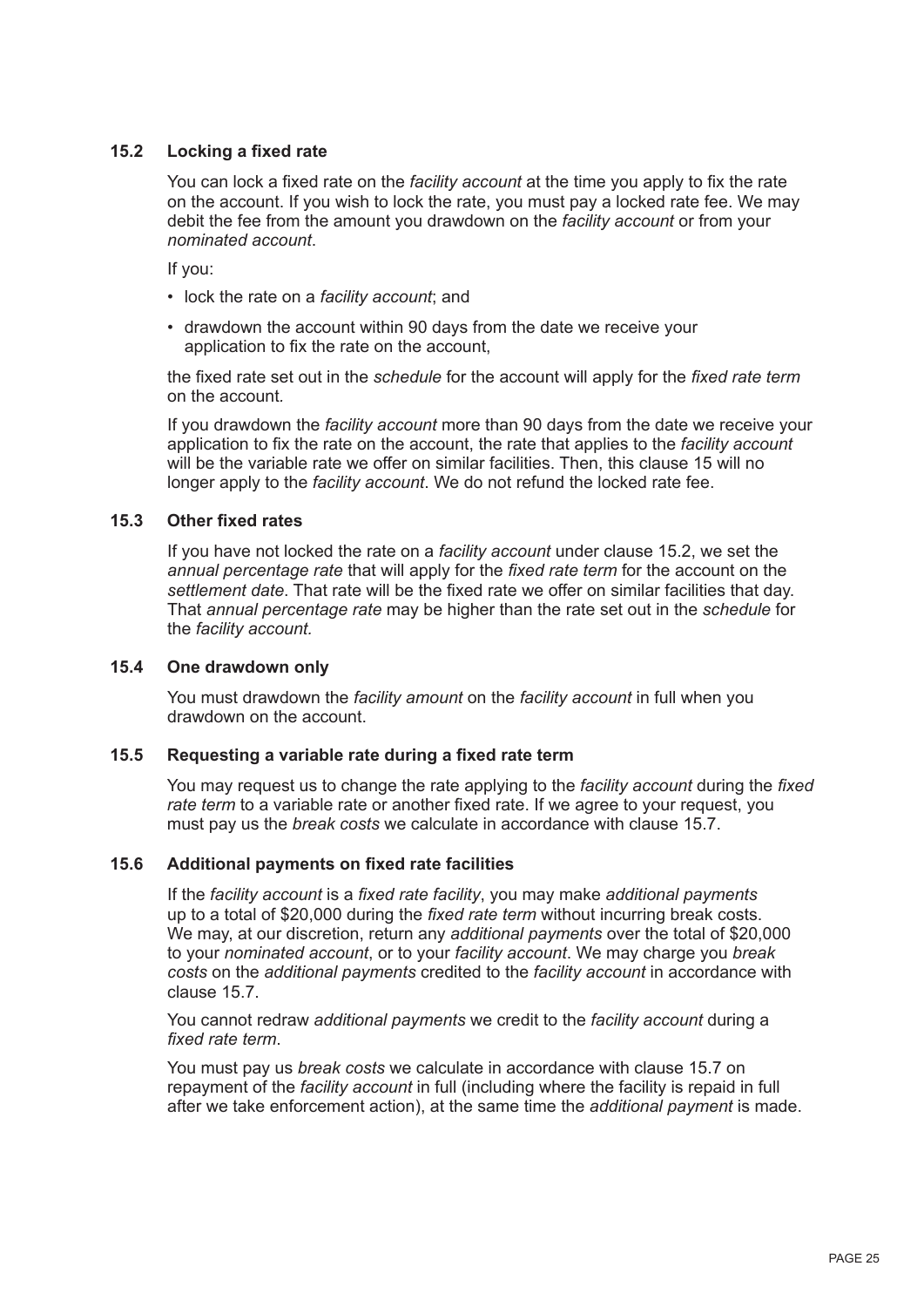#### **15.7 Calculation of break costs**

*Break costs* are the amount we determine acting reasonably which represents our loss and costs arising from an event set out in clause 15.5 or 15.6. Each of those events is a break event. This loss or cost usually arises because of changes in money market rates of interest between the start of the *fixed rate term* and when the break event occurs.

We may calculate the *break costs* for a *fixed rate facility,* depending on the arrangements we entered to fund your *fixed rate facility*:

- (a) as our costs of breaking any related fixed rate funding agreement with another party. That party will tell us of what those costs will be when we request it. We do not have to provide you with any funding agreement, or details of any funding agreement, between us and another party; or
- (b) by calculating the amount representing the difference between our cost of funds at the start of the fixed rate period and our cost of funds on the date of the break event over the remainder of that period. This is then discounted back to the present value at the rate equivalent to our cost of funds at that date.

We will not pay you any benefit we receive from a break event.

#### **15.8 When a fixed rate term ends**

We will convert the annual percentage rate on the *facility account* to a variable rate at the end of the *fixed rate term*. Then, this clause 15 no longer applies to the *facility account*.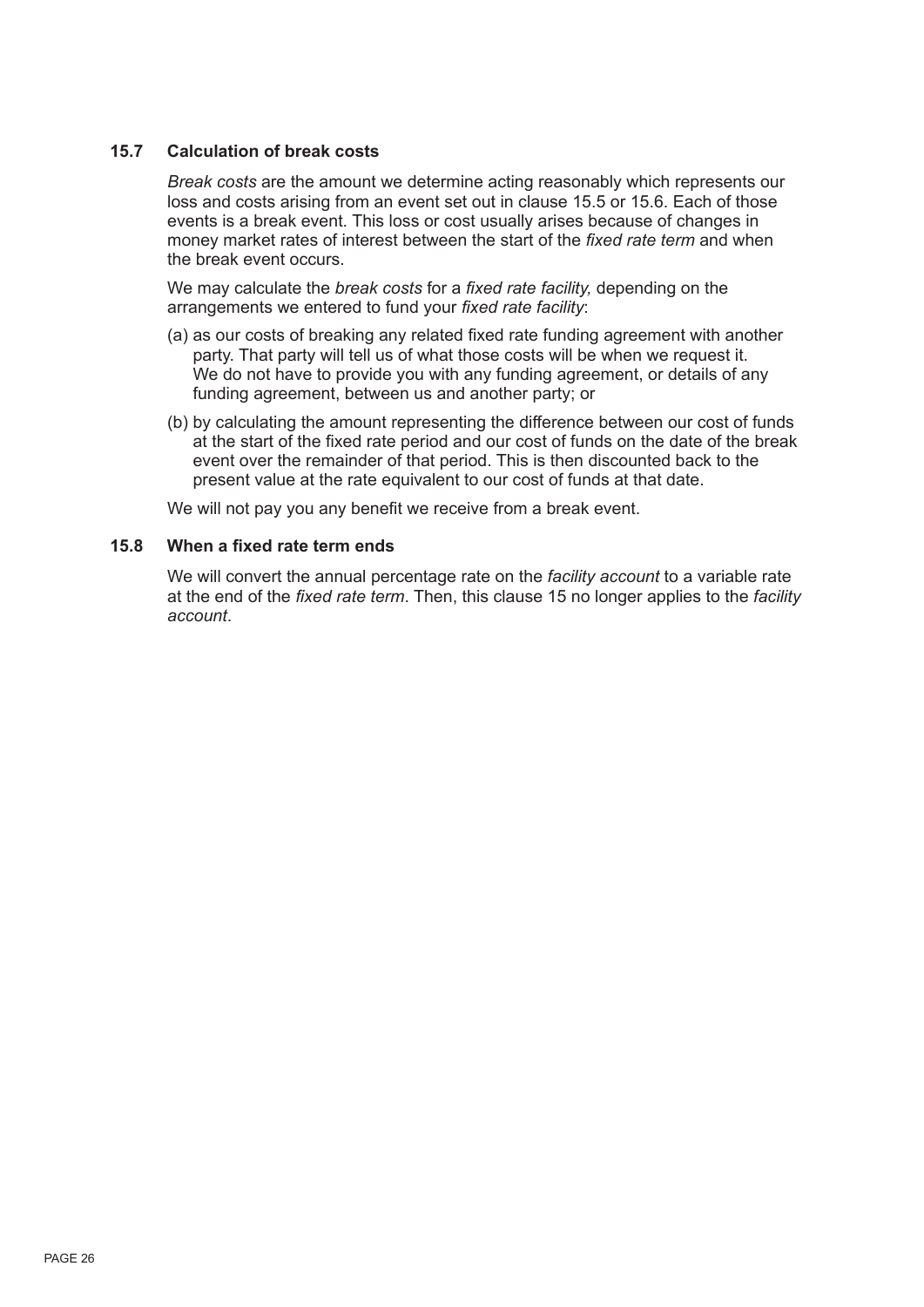# **PART 3: KEY WORDS AND INTERPRETATION**

# **Key words**

The meaning of words that are printed in *italics* in the contract for your *loan* are set out below:

| <b>Word</b>               | <b>Meaning</b>                                                                                                                                                                                                                                                                                                                                                                                                                                                                                                                                                                                                                                                                                                                                                                                                                                                                                                                                                                                                                                                                                                                                                                                                                                                                                                                                    |
|---------------------------|---------------------------------------------------------------------------------------------------------------------------------------------------------------------------------------------------------------------------------------------------------------------------------------------------------------------------------------------------------------------------------------------------------------------------------------------------------------------------------------------------------------------------------------------------------------------------------------------------------------------------------------------------------------------------------------------------------------------------------------------------------------------------------------------------------------------------------------------------------------------------------------------------------------------------------------------------------------------------------------------------------------------------------------------------------------------------------------------------------------------------------------------------------------------------------------------------------------------------------------------------------------------------------------------------------------------------------------------------|
| access code               | the identification number we give you to access StarCall.                                                                                                                                                                                                                                                                                                                                                                                                                                                                                                                                                                                                                                                                                                                                                                                                                                                                                                                                                                                                                                                                                                                                                                                                                                                                                         |
| electronic<br>transaction | means an electronic funds transfer to or from a facility account using<br>StarNet or StarCall.                                                                                                                                                                                                                                                                                                                                                                                                                                                                                                                                                                                                                                                                                                                                                                                                                                                                                                                                                                                                                                                                                                                                                                                                                                                    |
| additional<br>payment     | on a facility account, means a payment on the account in addition<br>to the <i>minimum monthly payments</i> you are required to make on the<br>account.                                                                                                                                                                                                                                                                                                                                                                                                                                                                                                                                                                                                                                                                                                                                                                                                                                                                                                                                                                                                                                                                                                                                                                                           |
| <b>Advantedge</b>         | Advantedge Financial Services Pty Ltd ACN 130 012 930 Australian<br>Credit Licence number 391202.                                                                                                                                                                                                                                                                                                                                                                                                                                                                                                                                                                                                                                                                                                                                                                                                                                                                                                                                                                                                                                                                                                                                                                                                                                                 |
| annual<br>percentage rate | for a <i>facility account</i> , is the rate identified as the annual percentage<br>rate for that facility account, set out in the schedule as varied from<br>time to time in accordance with the contract for your loan.                                                                                                                                                                                                                                                                                                                                                                                                                                                                                                                                                                                                                                                                                                                                                                                                                                                                                                                                                                                                                                                                                                                          |
| available credit          | For facility accounts other than for a construction facility, at any time<br>means the difference between:<br>the amount that would have been the balance owing on the facility<br>account at that time if the facility amount had been fully drawn on<br>the settlement date and if you had only paid the minimum monthly<br>payments on the facility account under the contract for your loan<br>on the due date required and no additional payments had been<br>made;<br><b>AND</b><br>the balance owing on the facility account at that time.<br>For facility accounts for a construction facility:<br>at any time during the interest only period prior to the date of final<br>advance, available credit means the difference between the facility<br>amount and the balance owing on the account at that time; and<br>at any time after the date of final advance means the difference<br>$\bullet$<br>between:<br>- the amount that would have been the balance owing on the<br>facility account at that time, if the facility amount had been fully<br>drawn on the <i>date of final advance</i> and if you had only paid the<br>minimum monthly payments on the contract for your loan on the<br>due date required and no additional payments had been made;<br><b>AND</b><br>- the balance owing on the facility account at that time. |
| balance owing             | on a facility account means, at any time, the difference between all<br>amounts debited and credited to the account at that time.                                                                                                                                                                                                                                                                                                                                                                                                                                                                                                                                                                                                                                                                                                                                                                                                                                                                                                                                                                                                                                                                                                                                                                                                                 |
| break costs               | is the loss we reasonably incur that we may charge on a facility<br>account in accordance with clause 15.7.                                                                                                                                                                                                                                                                                                                                                                                                                                                                                                                                                                                                                                                                                                                                                                                                                                                                                                                                                                                                                                                                                                                                                                                                                                       |
| business day              | means any day other than a Saturday or a Sunday or a public holiday<br>in Melbourne, Victoria.                                                                                                                                                                                                                                                                                                                                                                                                                                                                                                                                                                                                                                                                                                                                                                                                                                                                                                                                                                                                                                                                                                                                                                                                                                                    |
| construction<br>facility  | means a facility account identified in the schedule as a construction<br>facility and to which the construction facility terms in Part 2 apply.                                                                                                                                                                                                                                                                                                                                                                                                                                                                                                                                                                                                                                                                                                                                                                                                                                                                                                                                                                                                                                                                                                                                                                                                   |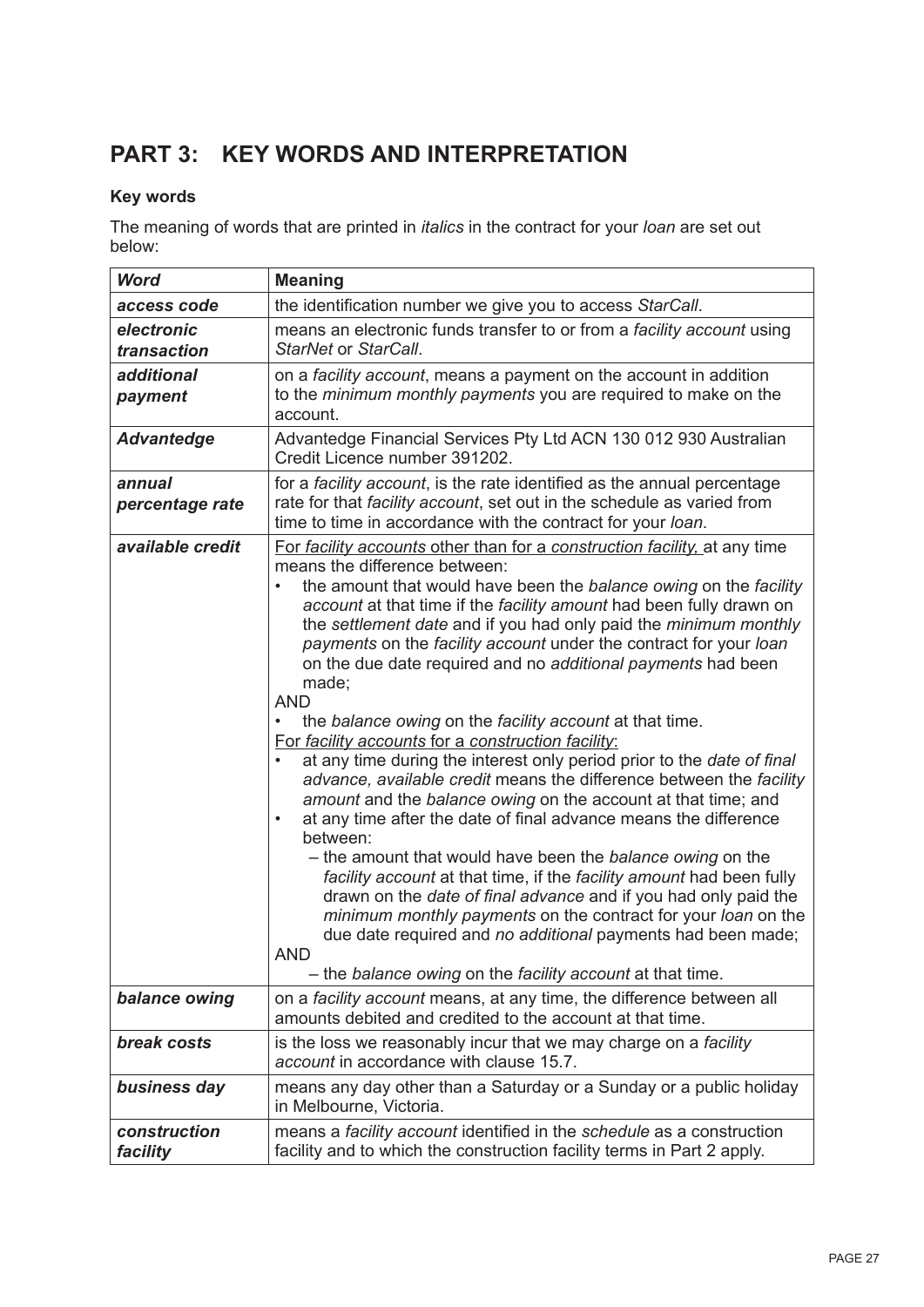| credit law                     | means any law relating to the provision of consumer credit which<br>applies to your loan, including the National Consumer Credit<br>Protection Act 2009 (Cth) and any regulations and instruments made<br>under that Act.                                                                                                                                         |
|--------------------------------|-------------------------------------------------------------------------------------------------------------------------------------------------------------------------------------------------------------------------------------------------------------------------------------------------------------------------------------------------------------------|
| daily percentage<br>rate       | for a facility account, means the annual percentage rate for the facility<br>account divided by 365.                                                                                                                                                                                                                                                              |
| daily default rate             | for a facility account, means the default rate for the account divided by<br>365.                                                                                                                                                                                                                                                                                 |
| date of final<br>advance       | for a construction facility account, means the first of:<br>the date on which you notify us that you do not require us to give<br>$\bullet$<br>you any further advances on the facility account;<br>the date on which you have drawdown the facility amount in full; or<br>$\bullet$<br>the date that is 12 months from when construction commences.<br>$\bullet$ |
| default                        | means any of the events set out in clause 10.1.                                                                                                                                                                                                                                                                                                                   |
| default rate                   | for a facility account is the annual percentage rate for the<br>account plus 4% per annum.                                                                                                                                                                                                                                                                        |
| facility account               | has the meaning set out in clause 1.2.                                                                                                                                                                                                                                                                                                                            |
| facility amount                | for a facility account, is the maximum amount of credit we may make<br>available to you on the account as set out in the schedule as varied<br>from time to time.                                                                                                                                                                                                 |
| final repayment<br>date        | is the date identified by that name in the schedule.                                                                                                                                                                                                                                                                                                              |
| fixed rate facility            | means a facility on which the facility account has an annual<br>percentage rate that is a fixed rate.                                                                                                                                                                                                                                                             |
|                                |                                                                                                                                                                                                                                                                                                                                                                   |
| fixed rate term                | for a facility account, means the term, set out in the schedule, during<br>which the annual percentage rate on the account is a fixed rate.                                                                                                                                                                                                                       |
| guarantor                      | means any person who guarantees your obligations under the contract<br>for your loan.                                                                                                                                                                                                                                                                             |
| <b>GST</b>                     | has the meaning given in A New Tax System (Goods and Services<br>Tax) Act 1999.                                                                                                                                                                                                                                                                                   |
| insolvent                      | for:<br>an individual, means when the individual is declared bankrupt<br>or enters into an arrangement with creditors;<br>a body corporate, means when an external administrator is<br>$\bullet$<br>appointed to the body corporate or when the body corporate is<br>wound up or deregistered.                                                                    |
| interest only<br>period        | has the meaning set out in clause 5.3.                                                                                                                                                                                                                                                                                                                            |
| <b>loan</b>                    | means all the <i>facility accounts</i> we make available to you under the<br>contract for your loan.                                                                                                                                                                                                                                                              |
| loan servicer                  | means the servicer of your loan as set out in the schedule.                                                                                                                                                                                                                                                                                                       |
| minimum<br>monthly<br>payments | for a <i>facility account</i> , means the payments you must make on the<br>account as set out in the schedule as varied from time to time.                                                                                                                                                                                                                        |
| mortgage<br>manager            | means the mortgage manager as set out in the schedule.                                                                                                                                                                                                                                                                                                            |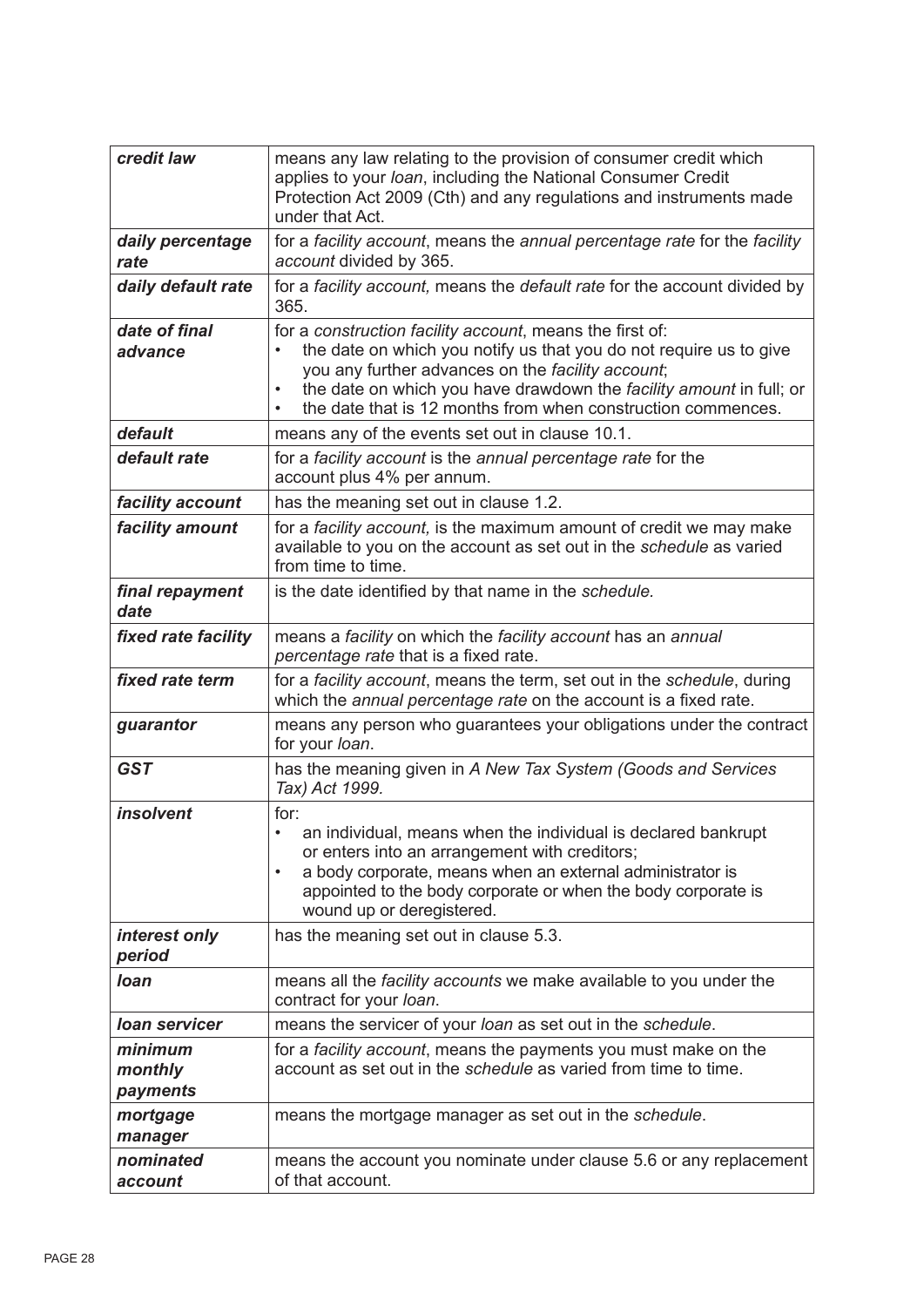| schedule                    | means that part of the contract for your loan entitled "Schedule" that:<br>names you as the borrower for the loan; and<br>$\bullet$<br>a signed copy of which our settlement agent has received from you.<br>$\bullet$                                                                                                                         |
|-----------------------------|------------------------------------------------------------------------------------------------------------------------------------------------------------------------------------------------------------------------------------------------------------------------------------------------------------------------------------------------|
| security                    | means any mortgage or guarantee set out in the schedule or that we<br>require from time to time.                                                                                                                                                                                                                                               |
| security property           | means any property that is the subject of a security.                                                                                                                                                                                                                                                                                          |
| settlement date             | for a facility account means the first to occur of the date you first make<br>a drawdown on the facility account or the date we create the facility<br>account on our systems.                                                                                                                                                                 |
| <b>StarCall</b>             | is the telephone system we make available to you to manage facility<br>accounts in accordance with the contract for your loan.                                                                                                                                                                                                                 |
| <b>StarNet</b>              | is an automated internet service system we make available to you to<br>manage facility accounts in accordance with the contract for your loan.                                                                                                                                                                                                 |
| total owing                 | at a particular time, means the total of the balance owing on each facility<br>account at that time plus all accrued interest, default interest and other<br>amounts which you must pay under the contract for your loan, whether<br>or not they have been debited to a facility account at that time.                                         |
| unauthorised<br>transaction | means any electronic transaction you did not authorise.                                                                                                                                                                                                                                                                                        |
| we, us, lender              | means the lender set out in the schedule being AFSH<br>Nominees Pty Ltd ABN 51 143 937 437 Australian Credit Licence<br>number 391192 Telephone 1300 300 989 or Perpetual Trustees<br>Victoria Limited (PTVL) ABN 47 004 027 258 of Level 28,<br>360 Collins Street, Melbourne telephone 1300 300 989, and our<br>has a corresponding meaning. |
| you                         | means the person or persons named in the schedule as the borrower<br>and "your" has a corresponding meaning.                                                                                                                                                                                                                                   |

#### **Interpretation**

A reference in the contract for your *loan* to:

- a word importing the singular, includes the plural and vice versa;
- a word importing any gender includes the other genders;
- a reference to a person includes the legal personal representatives, successors and permitted assigns of that person;
- a reference to a clause is a reference to a clause of these terms;
- a reference to a month is to a calendar month;
- the word 'include' or 'including' are not words of limitation; and
- a reference to a day is a calendar day (unless otherwise stated).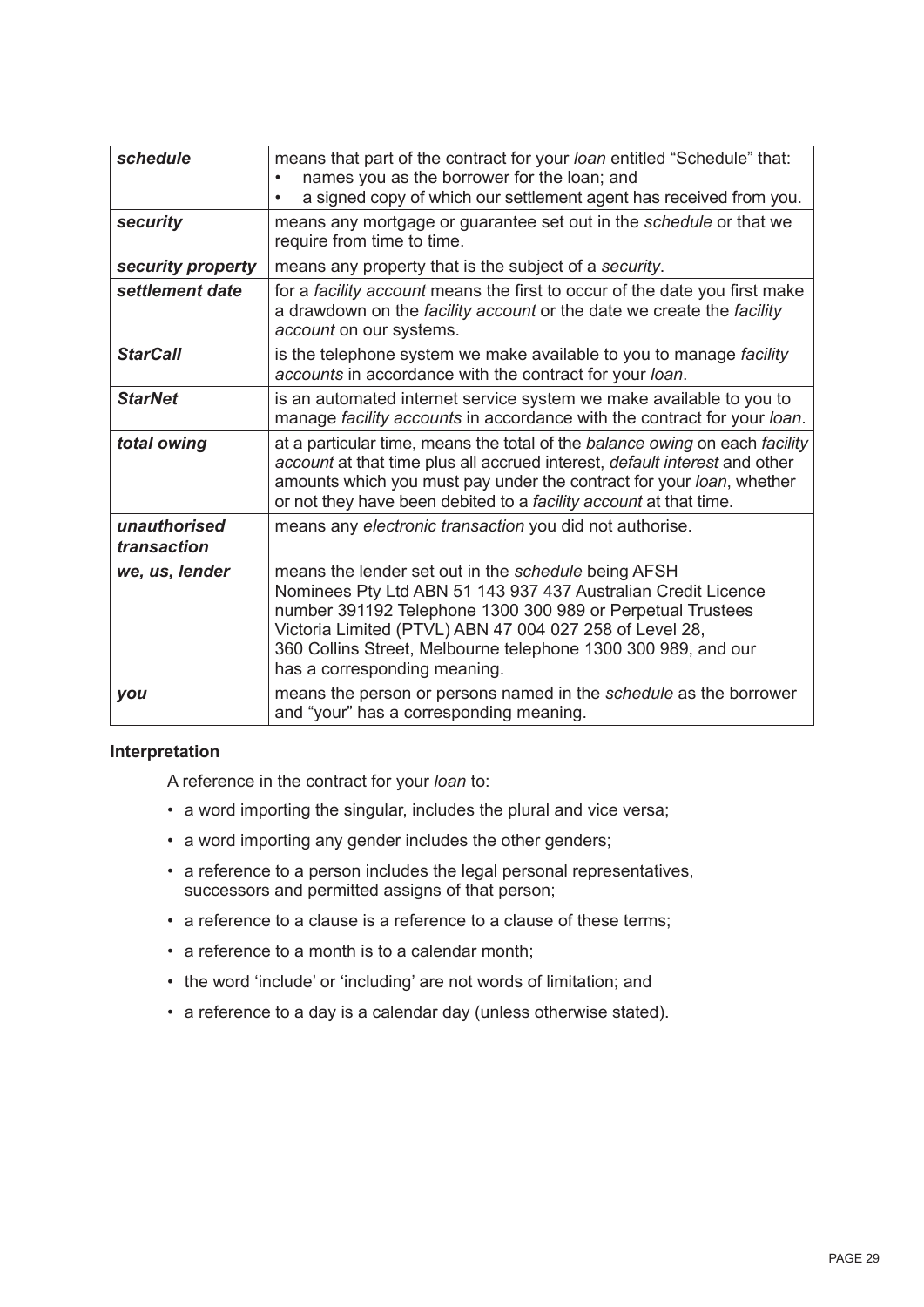# **PART 4: INFORMATION STATEMENT**

#### **PART 1: Information Statement – things you should know about your proposed credit contract**

This information statement only applies to your *loan* if *credit law* to the *loan* applies. This statement tells you about some of the rights and obligations of yourself and the credit provider. It does not state the terms and conditions of your contract.

If you have any concerns about your contract, contact the credit provider and, if you still have concerns, our external dispute resolution scheme, or get legal advice.

# **THE CONTRACT**

#### **1 How can I get details of my proposed credit contract?**

Your credit provider must give you a pre-contractual statement containing certain information about your contract. The pre-contractual statement, and this document, must be given to you before:

- your contract is entered into; or
- you make an offer to enter into the contract;

whichever happens first.

#### **2. How can I get a copy of the final contract?**

If the contract document is to be signed by you and returned to your credit provider, you must be given a copy to keep. Also, the credit provider must give you a copy of the final contract within 14 days after it is made. This rule does not, however, apply if the credit provider has previously given you a copy of the contract document to keep.

If you want another copy of your contract, write to your credit provider and ask for one. Your credit provider may charge you a fee. Your credit provider has to give you a copy:

- within 14 days of your written request if the original contract came into existence 1 year or less before your request; or
- otherwise within 30 days of your written request.

## **3. Can I terminate the contract?**

Yes. You can terminate the contract by writing to the credit provider so long as:

- you have not obtained any credit under the contract; or
- a card or other means of obtaining credit given to you by your credit provider has not been used to acquire goods or services for which credit is to be provided under the contract.

However, you will still have to pay any fees or charges incurred before you terminated the contract.

#### **4. Can I pay my credit contract out early?**

Yes. Pay your credit provider the amount required to pay out your credit contract on the day you wish to end your contract.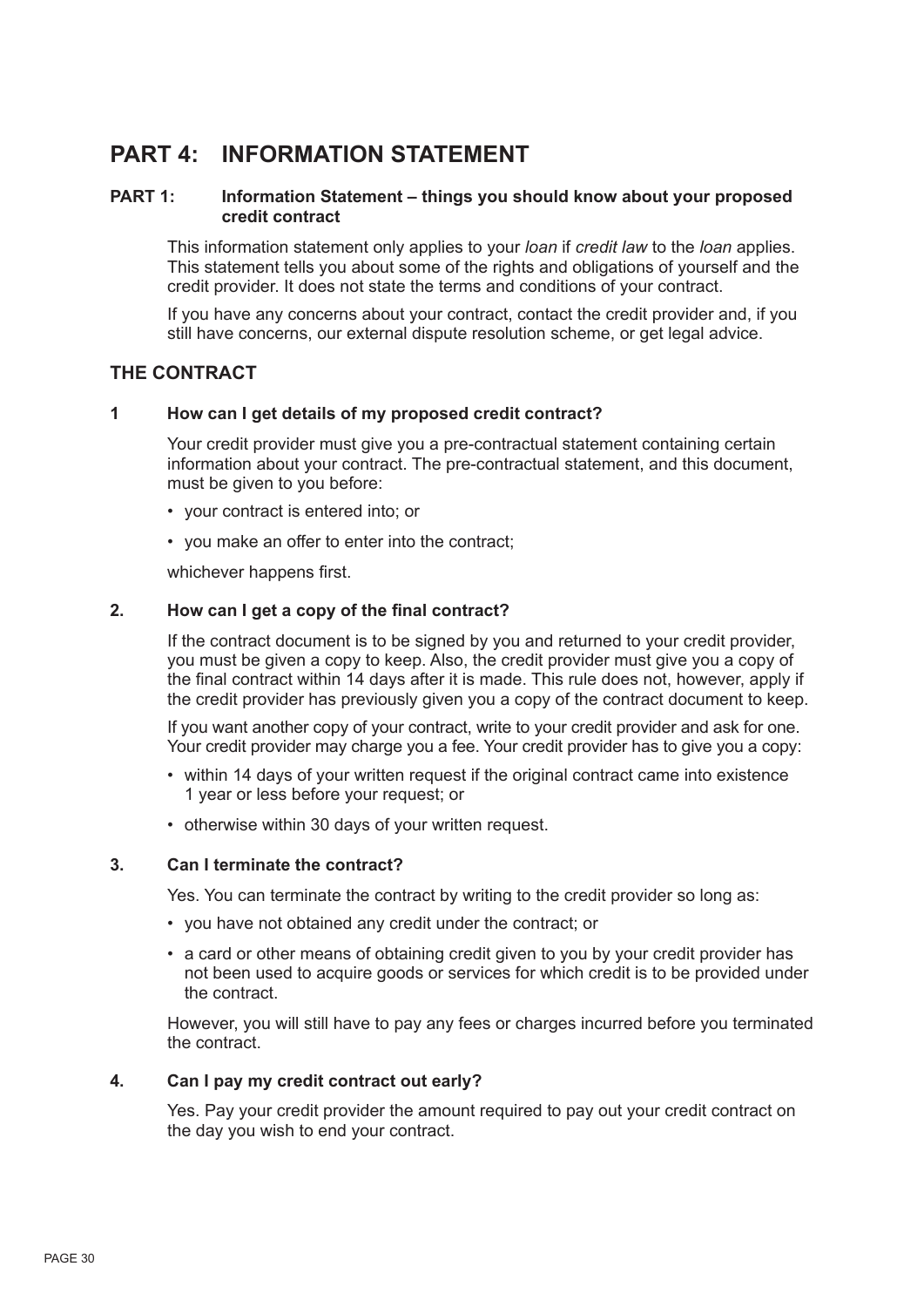# **5. How can I find out the pay out figure?**

You can write to your credit provider at any time and ask for a statement of the pay out figure as at any date you specify. You can also ask for details of how the amount is made up.

Your credit provider must give you the statement within 7 days after you give your request to the credit provider. You may be charged a fee for the statement.

#### **6. Will I pay less interest if I pay out my contract early?**

Yes. The interest you can be charged depends on the actual time money is owing. However, you may have to pay an early termination charge (if your contract permits the credit provider to charge one) and other fees.

#### **7. Can my contract be changed by us?**

Yes, but only if your contract says so.

#### **8. Will I be told in advance if my credit provider is going to make a change in the contract?**

That depends on the type of change. For example:

- you get at least same day notice for a change to an annual percentage rate. That notice may be a written notice to you or a notice published in a newspaper.
- you get 20 days advance written notice for:
	- a change in the way in which interest is calculated; or
	- a change in credit fees and charges; or
	- any other changes by your credit provider,

except where the change reduces what you have to pay or the change happens automatically under the contract.

#### **9. Is there anything I can do if I think that my contract is unjust?**

Yes. You should first talk to your credit provider. Discuss the matter and see if you can come to some arrangement. If that is not successful, you may contact your credit provider's external dispute resolution scheme. External dispute resolution is a free service established to provide you with an independent mechanism to resolve specific complaints. The credit provider's external dispute resolution provider is the Australian Financial Complaints Authority (AFCA) and can be contacted at:

#### In writing to: **Australian Financial Complaints Authority GPO Box 3, Melbourne VIC 3001**

Website: **www.afca.org.au**

Email: **info@afca.org.au**

Telephone: **1800 931 678 (free call)**

Alternatively, you can go to court. You may wish to get legal advice, for example from your community legal centre or Legal Aid.

You can also contact ASIC, the regulator, for information on 1300 300 630 or through ASIC's website at http://www.asic.gov.au.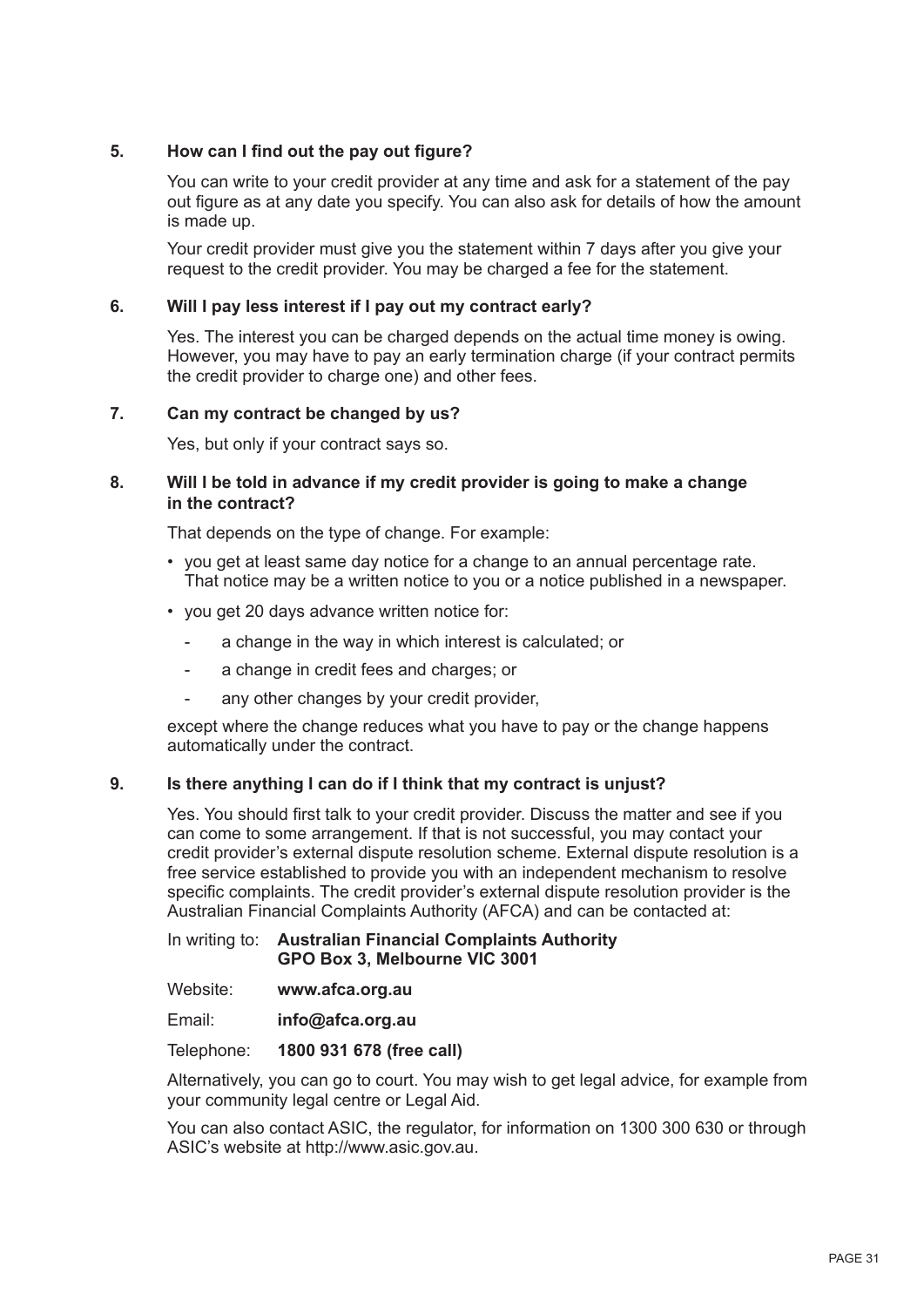# **INSURANCE**

#### **10. Do I have to take out insurance?**

Your credit provider can insist you take out or pay the cost of types of insurance specifically allowed by law. These are compulsory third party personal injury insurance, mortgage indemnity insurance or insurance over property covered by any mortgage. Otherwise, you can decide if you want to take out insurance or not. If you take out insurance, the credit provider cannot insist that you use any particular insurance company.

#### **11. Will I get details of my insurance cover?**

Yes, if you have taken out insurance over mortgaged property or consumer credit insurance and the premium is financed by your credit provider. In that case the insurer must give you a copy of the policy within 14 days after the insurer has accepted the insurance proposal.

Also, if you acquire an interest in any such insurance policy which is taken out by your credit provider then, within 14 days of that happening, your credit provider must ensure you have a written notice of the particulars of that insurance.

You can always ask the insurer for details of your insurance contract. If you ask in writing, your insurer must give you a statement containing all the provisions of the contract.

#### **12. If the insurer does not accept my proposal, will I be told?**

Yes, if the insurance was to be financed by the credit contract. The insurer will inform you if the proposal is rejected.

#### **13. In that case, what happens to the premiums?**

Your credit provider must give you a refund or credit unless the insurance is to be arranged with another insurer.

#### **14. What happens if my credit contract ends before any insurance contract over mortgaged property?**

You can end the insurance contract and get a proportionate rebate of any premium from the insurer.

#### **MORTGAGES**

#### **15. If my contract says I have to give a mortgage, what does this mean?**

A mortgage means that you give your credit provider certain rights over any property you mortgage. If you default under your contract, you can lose that property and you might still owe money to the credit provider.

#### **16. Should I get a copy of my mortgage?**

Yes. It can be part of your credit contract or, if it is a separate document, you will be given a copy of the mortgage within 14 days after your mortgage is entered into.

However, you need not be given a copy if your credit provider has previously given you a copy of the mortgage document to keep.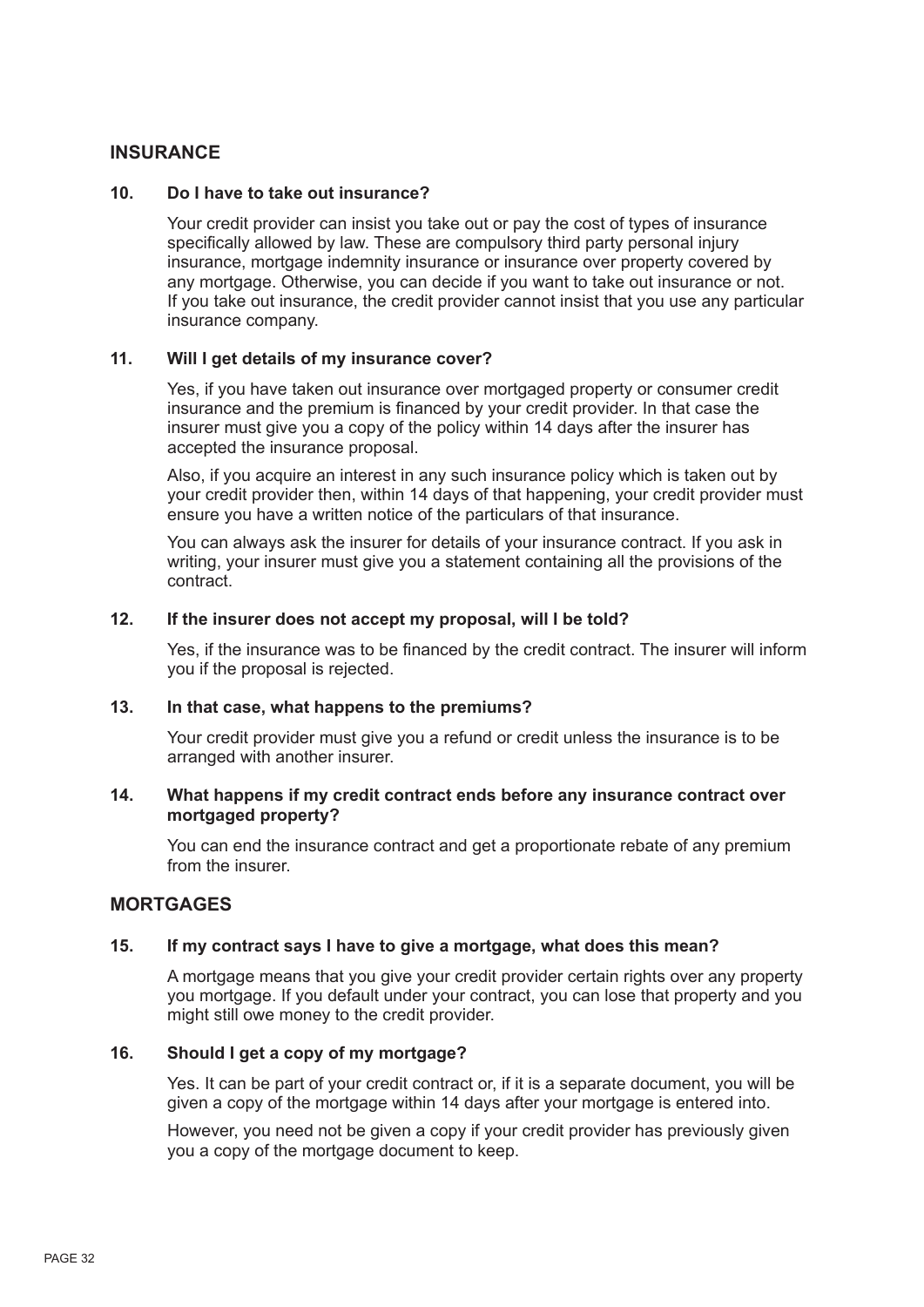# **17. Is there anything that I am not allowed to do with the property I have mortgaged?**

The law says you cannot assign or dispose of the property unless you have your credit provider's, or the court's, permission. You must also look after the property. Read the mortgage document as well. It will usually have other terms and conditions about what you can or cannot do with the property.

#### **18. What can I do if I find that I cannot afford my repayments and there is a mortgage over the property?**

See the answers to questions 20 and 21.

Otherwise you may:

• sell the property, but only if your credit provider gives permission first;

OR

• give the property to someone who may then take over the repayments, but only if your credit provider gives permission first.

If your credit provider won't give permission, you can contact their external dispute resolution scheme for help.

If you have a guarantor, talk to the guarantor who may be able to help you.

You should understand that you may owe money to your credit provider even after the mortgaged property is sold.

#### **19. Can the credit provider take or sell the mortgaged property?**

Yes, if you have not carried out all of your obligations under your contract.

#### **GENERAL**

#### **20. What do I do if I can not make a repayment?**

Get in touch with your credit provider immediately. Discuss the matter and see if you can come to some arrangement. You can ask your credit provider to change your contract in a number of ways:

- to extend the term of your contract and reduce payments; or
- to extend the term of your contract and delay payments for a set time; or
- to delay payments for a set time.

#### **21. What if the credit provider and I can not agree on a suitable arrangement?**

If the credit provider refuses your request to change the repayments, you can ask the credit provider to review this decision if you think it is wrong.

If the credit provider still refuses your request you can complain to the external dispute resolution scheme that your credit provider belongs to. Further details about this scheme are set out below in question 23.

#### **22. Can my credit provider take action against me?**

Yes, if you are in default under your contract. But the law says that you can not be unduly harassed or threatened for repayments. If you think you are being unduly harassed or threatened, contact the credit provider*'s* external dispute resolution scheme or ASIC, or get legal advice.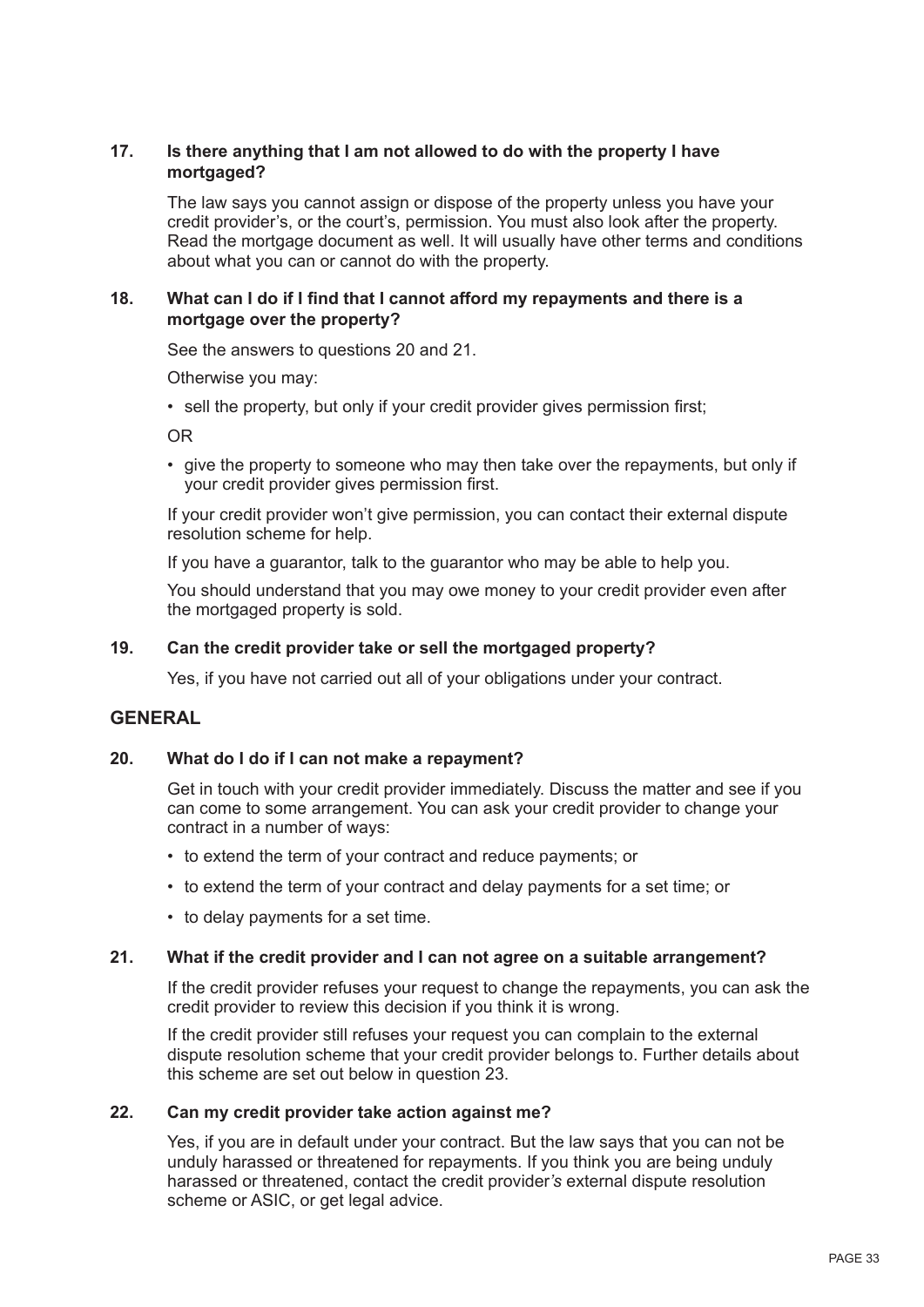#### **23. Do I have any other rights and obligations?**

Yes. The law will give you other rights and obligations. You should also **READ YOUR CONTRACT** carefully.

**IF YOU HAVE ANY COMPLAINTS ABOUT YOUR CREDIT CONTRACT, OR WANT MORE INFORMATION, CONTACT YOUR CREDIT PROVIDER. YOU MUST ATTEMPT TO RESOLVE YOUR COMPLAINT WITH YOUR CREDIT PROVIDER BEFORE CONTACTING THE CREDIT PROVIDER'S EXTERNAL DISPUTE RESOLUTION SCHEME. IF YOU HAVE A COMPLAINT WHICH REMAINS UNRESOLVED AFTER SPEAKING TO YOUR CREDIT PROVIDER YOU CAN CONTACT YOUR CREDIT PROVIDER'S EXTERNAL DISPUTE RESOLUTION SCHEME OR GET LEGAL ADVICE.** 

**EXTERNAL DISPUTE RESOLUTION IS A FREE SERVICE ESTABLISHED TO PROVIDE YOU WITH AN INDEPENDENT MECHANISM TO RESOLVE SPECIFIC COMPLAINTS. YOUR CREDIT PROVIDER'S EXTERNAL DISPUTE RESOLUTION PROVIDER IS THE AUSTRALIAN FINANCIAL COMPLAINTS AUTHORITY (AFCA) AND CAN BE CONTACTED AT:**

- In writing to: **Australian Financial Complaints Authority GPO Box 3, Melbourne VIC 3001**
- Website: **www.afca.org.au**
- Email: **info@afca.org.au**

Telephone: **1800 931 678 (free call)**

**PLEASE KEEP THIS INFORMATION STATEMENT. YOU MAY WANT SOME INFORMATION FROM IT AT A LATER DATE.**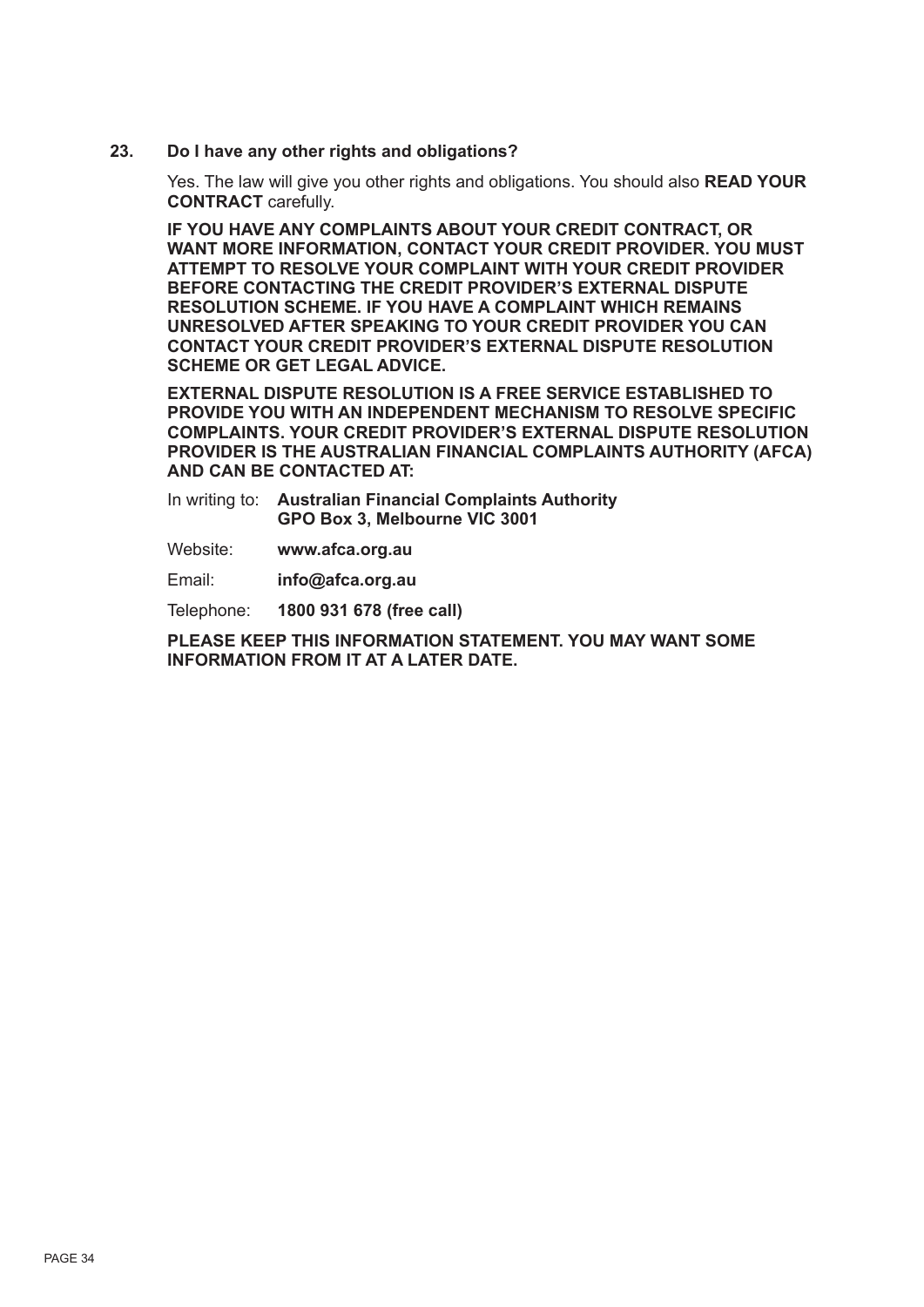# **PART 5: DIRECT DEBIT SERVICE AGREEMENT**

This Part 5 and the *direct debit request* set out the terms of the direct debit agreement between us and you.

Please see the Glossary at the end of this agreement for the meaning of words in this Part 5. Each of the words printed in *italics* is defined.

# **1. Debiting your account**

- 1.1 By signing a *direct debit request*, you authorise us to arrange for us to debit funds from the *nominated account*.
- 1.2 We will arrange for funds to be debited from the *nominated account* on each *debit day*.
- 1.3 If the *debit day* falls on a day that is not a *business day*, we may direct the *financial institution* to debit the *nominated account* on the following *business day*, in accordance with Part 1 Clause 5.4 of the Loan Contract Terms and Conditions. If you are unsure about which day the *nominated account* has or will be debited, you should ask the *financial institution*.
- 1.4 In the event of a *direct debit request* not being honoured, we may seek to debit the *nominated account* again for the failed payment and related costs at our discretion.

# **2. Changes by us**

We may vary any details of this agreement or a *direct debit request* at any time by giving you at least 14 days written notice.

#### **3. Changes by you**

- 3.1 Subject to 3.2 and 3.3, you may change the arrangements under a *direct debit request* by contacting your *mortgage manager* or us on 1300 300 989.
- 3.2 If you wish to stop or defer a *debit payment*, you must notify us in writing at least three days before the next *debit day*.
- 3.3 You may also cancel your authority for us to debit the *nominated account* at any time by giving us 15 days notice in writing before the next *debit day*.
- 3.4 We may direct requests to stop or cancel a *debit payment* to the *financial institution*.

# **4. Your obligations**

- 4.1 You must ensure that there are sufficient clear funds available in the *nominated account* to allow a *debit payment* to be made in accordance with the *direct debit request*.
- 4.2 If there are insufficient clear funds in the *nominated account* to meet a *debit payment*:
	- (a) you may be charged a fee and/or interest by the *financial institution*;
	- (b) you may also incur fees or charges imposed or incurred by us; and
	- (c) you must arrange for the *debit payment* to be made by another method or arrange for sufficient clear funds to be in the *nominated account* by an agreed time so that we can process the *debit payment*.
- 4.3 You should check the *nominated account* statement to verify that the amounts debited from the *nominated account* are correct.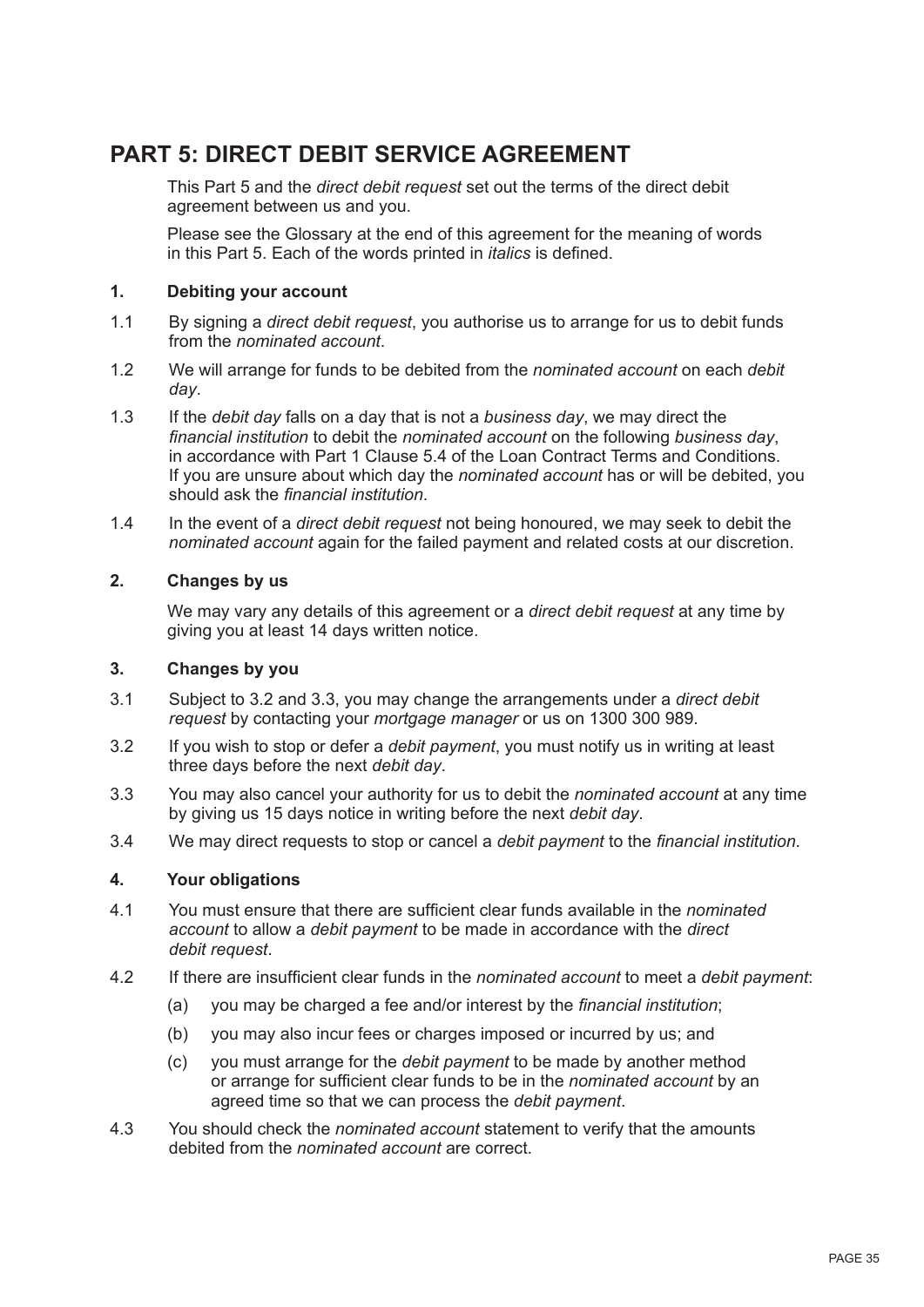# **5. Dispute**

- 5.1 If you believe that there has been an error in debiting the *nominated account*, you should notify your *mortgage manager* or us on 1300 300 989 and confirm that notice in writing with us as soon as possible so that we can resolve your query more quickly.
- 5.2 If we conclude as a result of our investigations that the *nominated account* has been incorrectly debited we will respond to your query by arranging for the *financial institution* to adjust the *nominated account* (including interest and charges) accordingly. We will also notify you in writing of the amount by which the *nominated account* has been adjusted.
- 5.3 If we conclude as a result of our investigations that the *nominated account* has not been incorrectly debited we will respond to your query by providing you with reasons and any evidence for this finding.
- 5.4 Any queries you may have about an error made in debiting the *nominated account* should be directed to us in the first instance so that we can attempt to resolve the matter between us and you. If we cannot resolve the matter you can still refer it to the *financial institution* which will obtain details from you of the disputed transaction and may lodge a claim on your behalf.

## **6. Accounts**

You should check:

- (a) with the *financial institution* whether direct debiting is available from the *nominated account* as direct debiting is not available on all accounts offered by financial institutions;
- (b) the details of the *nominated account* which you have provided to us are correct by checking them against a recent account statement; and
- (c) with the *financial institution* before completing the *direct debit request* if you have any queries about how to complete the *direct debit request*.

# **7. Confidentiality**

- 7.1 We will keep any information (including your account details) in your *direct debit request* confidential.
- 7.2 We will only disclose information that we have about you:
	- (a) to the extent specifically required by law; or
	- (b) for the purposes of this agreement (including disclosing information in connection with any query or claim).

#### **8. Notice**

If you wish to notify us in writing about anything relating to this agreement, you should write to:

Advantedge Financial Services Pty Ltd

PO Box 626 Collins Street

West Melbourne 8007

We will notify you by sending a notice in the ordinary post to the address you have given us in the *direct debit request*.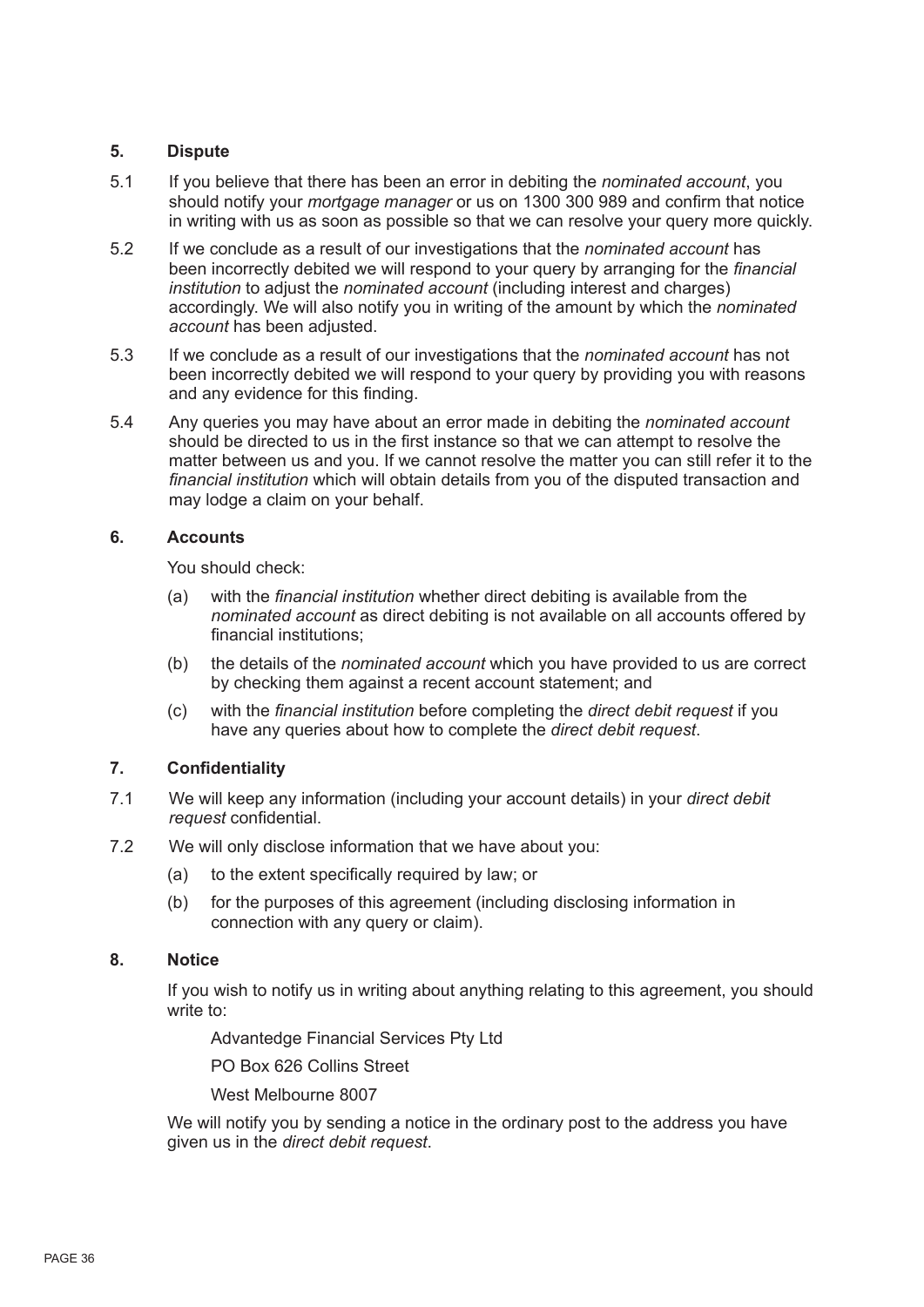# **GLOSSARY**

*business day* means any day other than a Saturday or a Sunday or a public holiday in Melbourne, Victoria.

*debit day* means the day that a payment by you to us is due, in accordance with Part 1 Clause 5.4 of the Loan Contract Terms and Conditions.

*debit payment* means a particular transaction where a debit is made.

*direct debit request* means the form we give you to sign called Direct Debit Request.

*financial institution* is the financial institution where the *nominated account* is held.

*mortgage manager* means the mortgage manager as set out in the schedule.

*nominated account* means the account with a financial institution from which we are authorised to debit funds.

*you* means the customer who signed a *direct debit request*.

we or us means the lender you have authorised to debit the *nominated account* identified in the *direct debit request* being AFSH Nominees Pty Ltd ABN 51 143 937 437 Australian Credit Licence number 391192 Telephone 1300 300 989 or Perpetual Trustees Victoria Limited (PTVL) ABN 47 004 027 258 of Level 28, 360 Collins Street, Melbourne telephone 1300 300 989 and our has a corresponding meaning.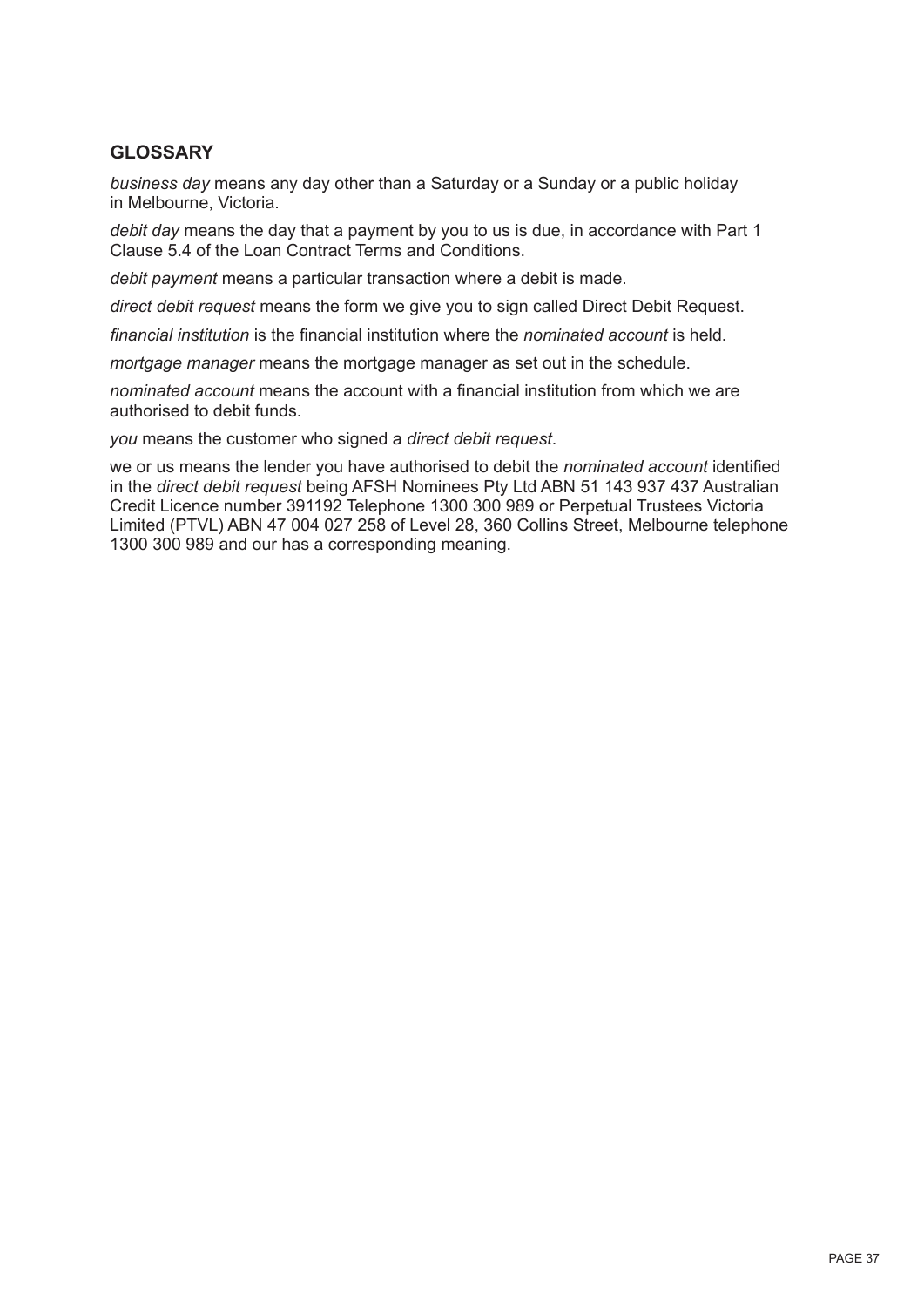This page has been left blank intentionally.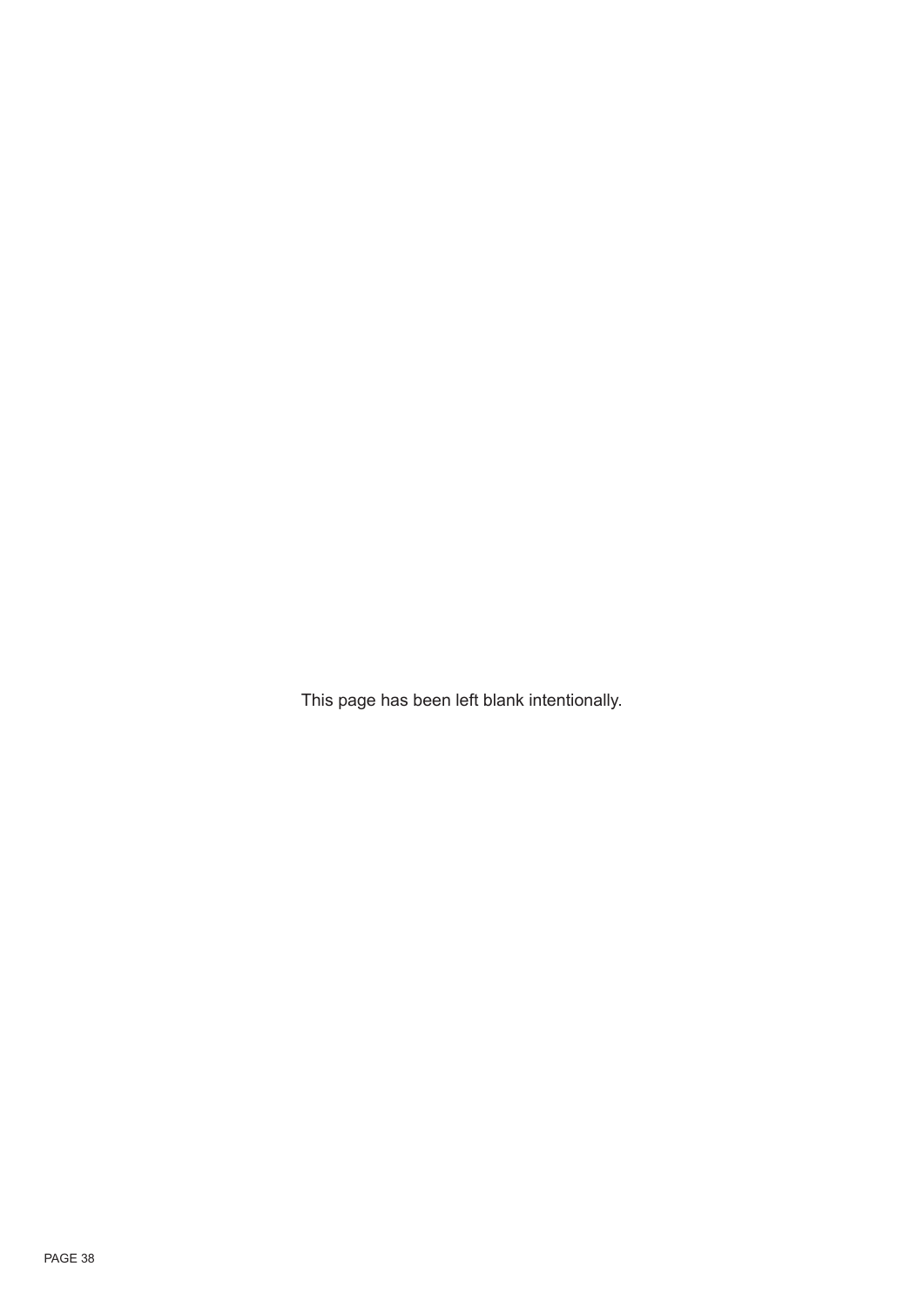This page has been left blank intentionally.